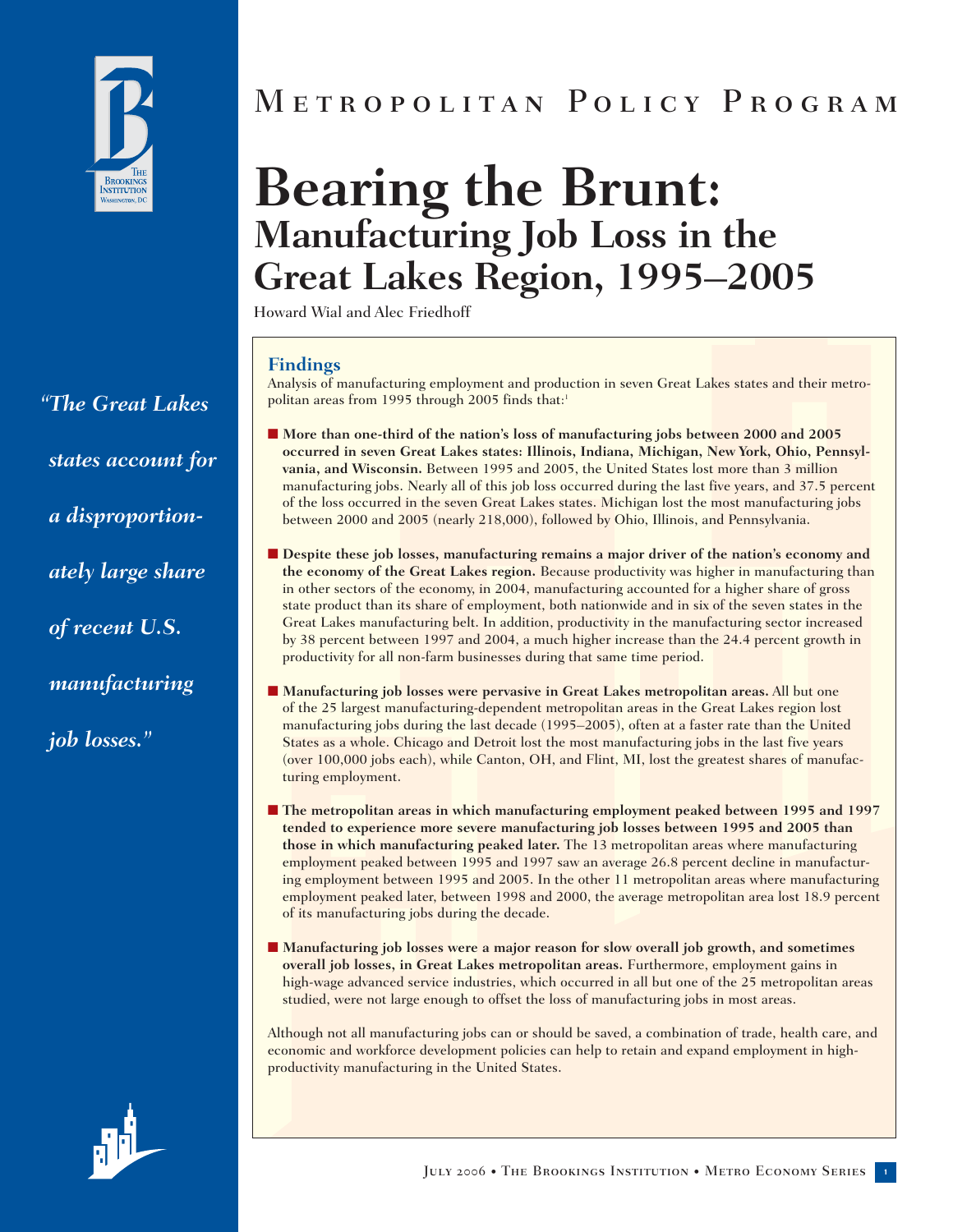## **Introduction**

We are than 47,000 workers<br>at General Motors and<br>auto parts supplier Del-<br>accepted early retirement offers or at General Motors and auto parts supplier Delhi Corp. recently buyouts to leave their jobs. When those workers depart by the end of 2006, the two companies will have reduced their combined hourly workforces in the United States by about one-third. Job cuts in U.S. manufacturing, however, extend well beyond the auto industry and the state of Michigan and are having a profound effect on local economies throughout the Great Lakes region.

This report examines recent trends in manufacturing employment in seven states of the Great Lakes manufacturing belt and in the 25 largest manufacturing-dependent metropolitan areas in those states. Trends are compared with information on manufacturing output and on employment in the advanced service sector, consisting of the information, financial activities, and professional and business services industries. As with manufacturing, these industries both pay higher-than-average wages and generate export income for their home regions.2 Because of their relatively high wages and exportability, and because, unlike manufacturing, they have added jobs during the past decade, the advanced services sector has the potential to be a foundation for high-wage regional economic development.

# **Methodology**

#### *Geographic Coverage*

This report covers seven states of the Great Lakes manufacturing belt: Illinois, Indiana, Michigan, New York, Ohio, Pennsylvania, and Wisconsin. These states composed the heart of U.S. manufacturing for most of the last century, still account for nearly

#### **Table 1. Top 25 Manufacturing-Dependent Metropolitan Areas in the Great Lakes, 2005**

| <b>Metropolitan Area</b> | <b>Percentage of Total</b><br><b>Jobs</b> in<br>Manufacturing | Metropolitan<br>Area | <b>Percentage of Total</b><br><b>Jobs</b> in<br><b>Manufacturing</b> |
|--------------------------|---------------------------------------------------------------|----------------------|----------------------------------------------------------------------|
|                          |                                                               |                      |                                                                      |
| York, PA                 | 21.7%                                                         | Dayton, OH           | 14.3%                                                                |
| Evansville, IN           | 19.3%                                                         | Cleveland, OH        | 14.0%                                                                |
| Lancaster, PA            | 18.9%                                                         | Flint, MI            | 14.0%                                                                |
| Grand Rapids, MI         | 18.8%                                                         | Detroit, MI          | 13.9%                                                                |
| Reading, PA              | 18.6%                                                         | Davenport, IA        | 13.6%                                                                |
| Canton, OH               | 17.7%                                                         | Allentown, PA        | 13.5%                                                                |
| Fort Wayne, IN           | 17.2%                                                         | Scranton, PA         | 13.4%                                                                |
| Peoria, IL               | $16.7\%$                                                      | Cincinnati, OH       | 11.9%                                                                |
| Youngstown, OH           | 16.7%                                                         | Buffalo, NY          | 11.7%                                                                |
| Milwaukee, WI            | 16.0%                                                         | Indianapolis, IN     | 11.4%                                                                |
| Toledo, OH               | 15.5%                                                         | Chicago, IL          | 11.1%                                                                |
| Rochester, NY            | 14.9%                                                         | Ann Arbor, MI        | 10.7%                                                                |
| Akron, OH                | 14.6%                                                         | <b>United States</b> | 10.7%                                                                |

*Notes: The manufacturing percentage for the United States includes the entire nation, both metropolitan and nonmetropolitan.* 

*Ann Arbor's manufacturing job percentage is above the national average but rounds to the national average at one decimal point.*

*Source: Authors' analysis of Current Employment Statistics data from the Bureau of Labor Statistics.*

one-third of all U.S. manufacturing jobs, and make up the only region of the United States in which nearly all large metropolitan areas (those with populations of at least one million) are manufacturing-dependent.

The report focuses on the 25 largest metropolitan statistical areas (measured by the 2000 population) in the seven selected states. A metropolitan area is counted as being within the seven-state region if the majority of its employment is within one or more of the seven states.<sup>3</sup> Manufacturingdependent metropolitan areas are defined as those in which manufacturing's share of total metropolitan employment exceeded manufacturing's share of total U.S. employment in 2005 (10.7 percent), as measured by the Bureau of Labor Statistics (BLS) Current Employment Statistics program. Table 1 shows the selected metropolitan areas and the percentage of

jobs in each area that were manufacturing jobs in 2005.<sup>4</sup>

#### *Time Period*

The report covers the decade 1995–2005. The year 2005 is the most recent year for which a full year of employment data is available. The year 1995 is a suitable starting point for this analysis because it represents a roughly similar point in the business cycle to the year 2005. Changes in employment during the entire 1995–2005 period, therefore, are likely to result from long-term economic shifts rather than from the ups and downs of the business cycle.

The report frequently provides detailed employment information for two subperiods: 1995–2000 and 2000–2005. In each of the seven Great Lakes states covered in this report, total employment, measured as an annual average, reached its pre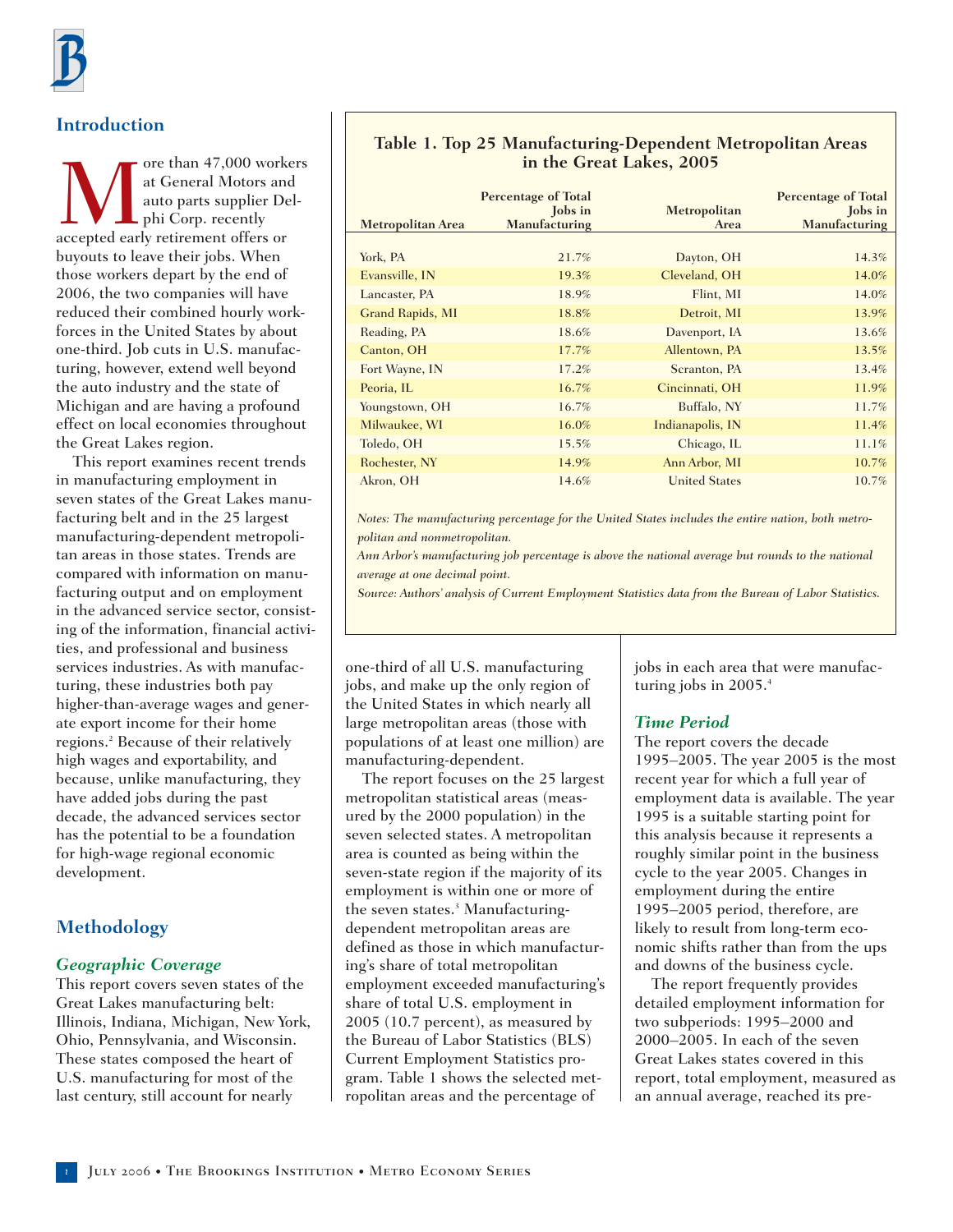recession peak in 2000. (In contrast, total employment in the United States peaked most recently in 2001, the year in which the latest recession occurred.) In the seven Great Lakes states, the 1995–2000 subperiod roughly corresponds to the end of the pre-recession employment upswing. The 2000–2005 includes the employment downturn and subsequent recovery.

Consistent data on economic output are unavailable for the entire period of 1995–2005. The most recent data are for 2004. Output data for years prior to 1997 use a different industry classification system from the one currently in use and are not comparable to more recent data. Therefore, the output data presented in this report cover only the years 1997 through 2004.

#### *Data Sources*

Employment data are from the BLS Current Employment Statistics program, the standard source for the most up-to-date employment data. Other available data sources do not provide employment data for all of 2005. The data are derived from a monthly survey of 400,000 business establishments nationwide. They include only payroll employment in nonagricultural industries. Agricultural workers, the selfemployed, unpaid family or volunteer workers, private household workers, and members of the armed forces are excluded.

All employment data in this report are annual averages of seasonally unadjusted data. Although monthly employment data are available from the Current Employment Statistics program, these data are not seasonally adjusted for metropolitan areas. Seasonally unadjusted data sometimes exhibit large monthly swings, obscuring longer-term trends. Annual averages of seasonally unadjusted data avoid this problem.

The report measures manufacturing output and total economic output at the state level using the Bureau of

Economic Analysis's (BEA) data on gross state product. Gross state product is the state-level analogue of gross domestic product. However, because there are minor differences between gross domestic product and gross state product for the entire United States, the report uses gross state product as its national-level measure of output when comparing output between individual states and the United States as a whole. BEA does not report measures of economic output for metropolitan areas.

# **Findings**

*A. More than one-third of the nation's loss of manufacturing jobs between 2000 and 2005 occurred in seven Great Lakes states: Illinois, Indiana, Michigan, New York, Ohio, Pennsylvania, and Wisconsin.* The Great Lakes states accounted for a disproportionately large share of all U.S. manufacturing job losses. Between 2000 and 2005, the United States lost more than 3 million manufacturing jobs. Michigan alone lost nearly 218,000 (Table 2). Together, the seven Great Lakes states included in this report lost more than 1.1 million manufacturing jobs, or 37.5 percent of all U.S. manufacturing jobs lost. The seven states' combined share of U.S. manufacturing jobs lost between 2000 and 2005 (37.5 percent) exceeded their combined share of U.S. manufacturing jobs in 2000 (32.8 percent).

All seven Great Lakes states included in this report, as well as the United States as a whole, experienced severe manufacturing job loss during both the 1995–2005 and 2000–2005 periods (Figure 1). Nearly all the 1995–2005 losses occurred between 2000 and 2005. Between 2000 and 2005, the nation as a whole lost 17.6 percent of its manufacturing job base. During that period, all the Great Lakes states except Indiana (13.9 percent manufacturing job loss) and Wisconsin (14.7 percent loss) lost larger percentages of their manufacturing jobs than the entire nation. Michigan lost the greatest percentage of manufacturing jobs (24.3 percent), followed by New York (22.7 percent). Illinois, Ohio, and Pennsylvania lost 20 to 21 percent of their manufacturing jobs.

Manufacturing job losses were much more severe between 2000 and 2005 than between 1995 and 2000. From 1995 through 2000, Indiana, Michigan, Wisconsin, and the entire United States gained manufacturing

#### **Table 2. Manufacturing Employment Change in the United States and Great Lakes States, 2000–2005**

| <b>State</b>                                                         | <b>Change in Number of</b><br><b>Manufacturing Jobs</b> | <b>Percentage Change</b><br>in Manufacturing Jobs |  |  |
|----------------------------------------------------------------------|---------------------------------------------------------|---------------------------------------------------|--|--|
| Michigan                                                             | $-217,900$                                              | $-24.3%$                                          |  |  |
| Ohio                                                                 | $-207,600$                                              | $-20.3%$                                          |  |  |
| Illinois                                                             | $-181,400$                                              | $-20.8%$                                          |  |  |
| Pennsylvania                                                         | $-180,500$                                              | $-20.9%$                                          |  |  |
| New York                                                             | $-170,700$                                              | $-22.7%$                                          |  |  |
| Indiana                                                              | $-92,300$                                               | $-13.9%$                                          |  |  |
| Wisconsin                                                            | $-87,600$                                               | $-14.7%$                                          |  |  |
| <b>United States</b>                                                 | $-3,031,000$                                            | $-17.6%$                                          |  |  |
| Source: Authors' analysis of BLS Current Employment Statistics data. |                                                         |                                                   |  |  |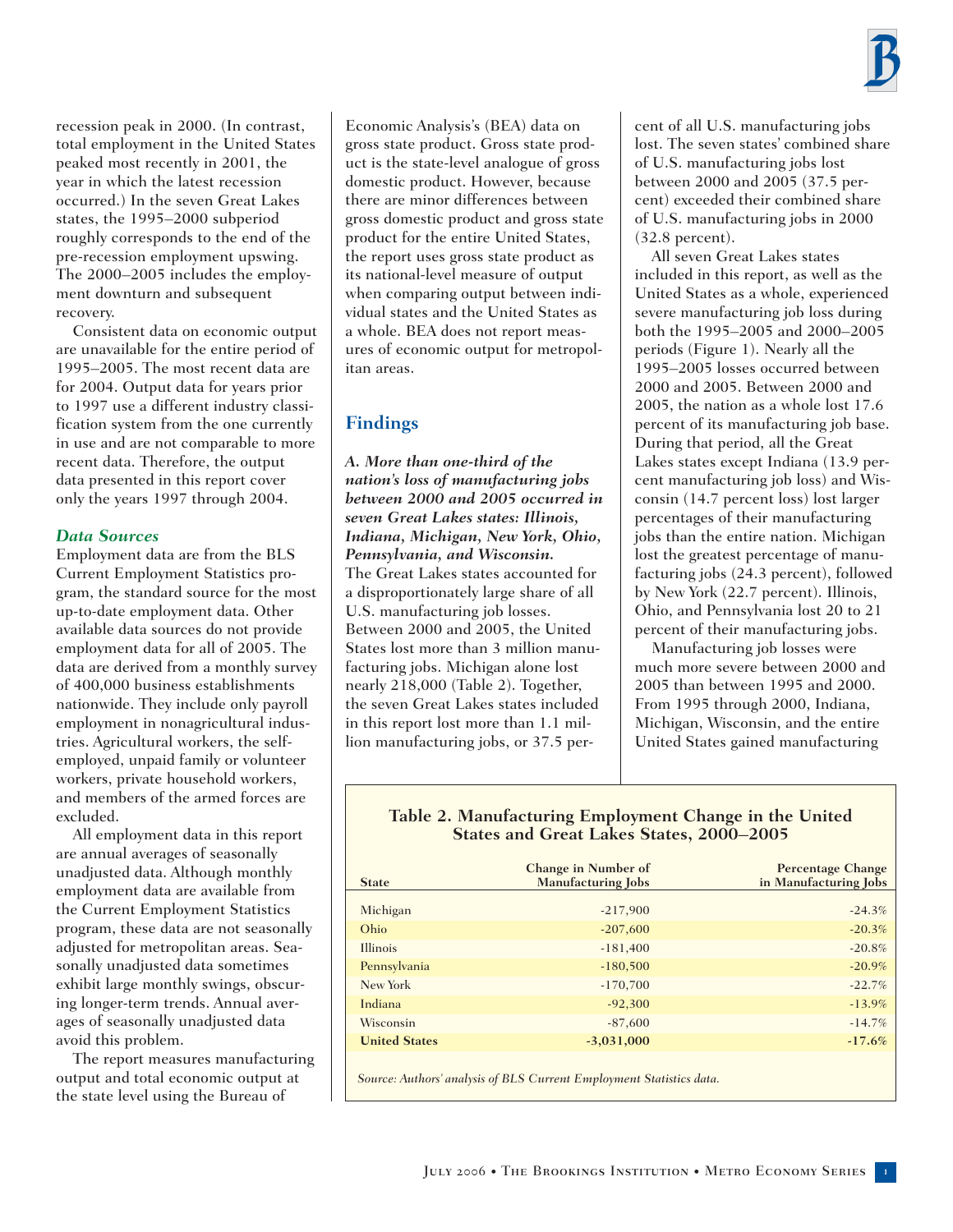

jobs, while the other Great Lakes states lost between 1.6 percent (Ohio) and 7.3 percent (New York) of their manufacturing jobs (Figure 1).<sup>5</sup> Each of the states that lost manufacturing jobs from 1995 through 2000 lost a smaller share of its manufacturing jobs during that five-year period than in the subsequent five-year period.

#### *B. Despite these job losses, manufacturing remains a major driver of the nation's economy and the economy of the Great Lakes region.* Despite the loss of jobs, manufacturing remains a major driver of the economy. For instance, in 2004,

manufacturing jobs accounted for a larger share of total gross state product than of total employment nationwide. This was also true in six of the seven states that make up the Great Lakes manufacturing belt, the exception being New York (Figure 2). Moreover, many jobs in other sectors of the economy depend directly or indirectly on manufacturing. Without manufacturing, the economies and populations of the Great Lakes states would be much smaller.

In addition, although manufacturing employment has fallen, inflationadjusted gross state product in manufacturing has risen (Figure 3).

These divergences between manufacturing employment and manufacturing output indicate that manufacturing makes a crucial contribution to productivity. Manufacturing's higher share of output than of employment means that manufacturing is more productive than the rest of the economy. The combination of manufacturing output growth and manufacturing job losses occurred because productivity improved more rapidly in manufacturing than in the rest of the economy. Data from the BLS show that manufacturing productivity grew by 38.1 percent between 1997 and 2004, while the productivity of all non-farm business





*Sources: Authors' analysis of BLS Current Employment Statistics (employment) and Bureau of Economic Analysis (gross state product) data.*

#### **<sup>4</sup>** July 2006 • The Brookings Institution • Metro Economy Series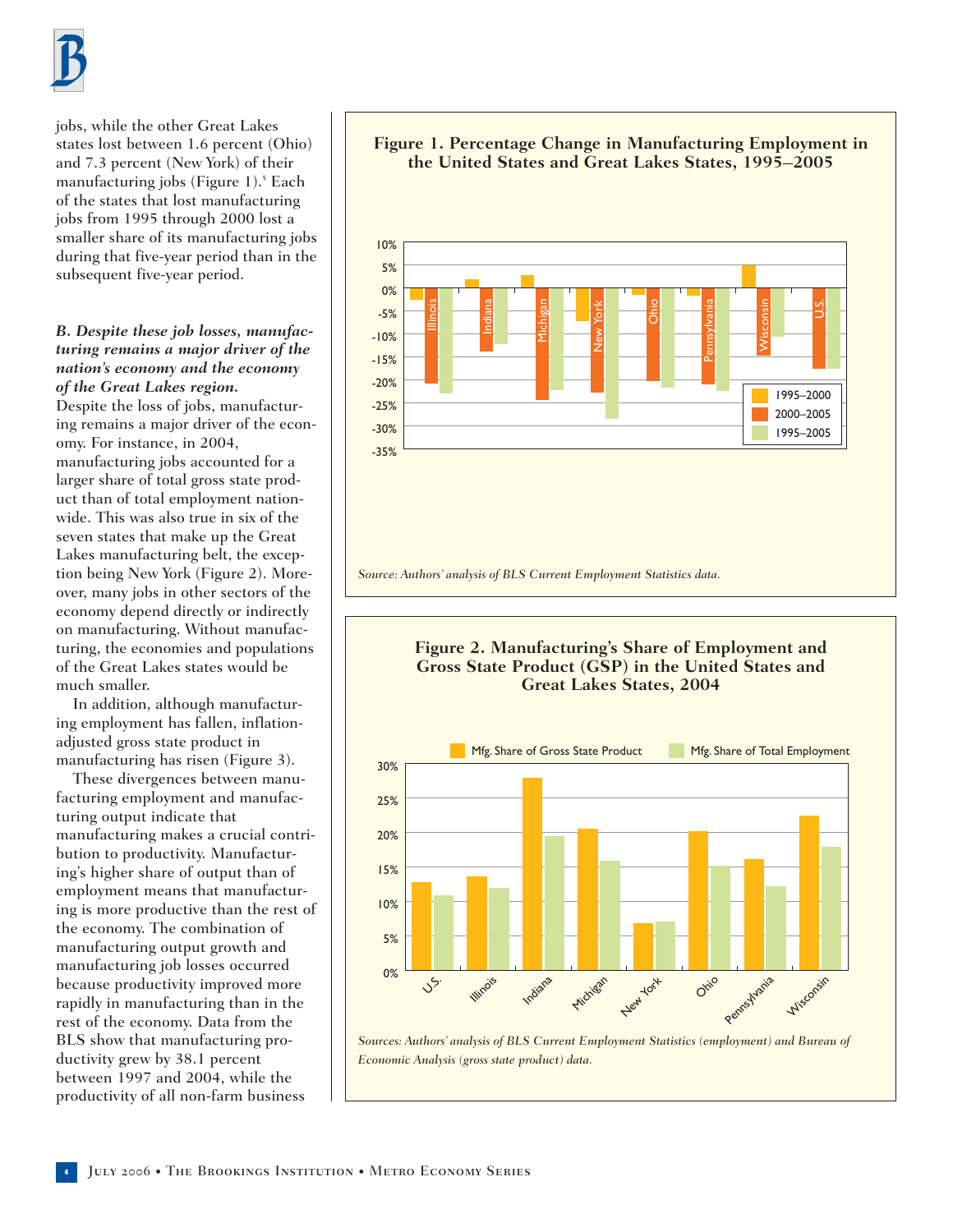grew by 24.4 percent. Thus, manufacturing is a major driver of overall productivity growth.

#### *C. Manufacturing job losses were pervasive in Great Lakes metropolitan areas.*

The importance of manufacturing to the U.S. economy, and to the economies of the Great Lakes states in particular, makes manufacturing job losses a major cause for concern. In manufacturing-dependent Great Lakes metropolitan areas, these losses have had an even greater impact on local economies, both because those economies are highly dependent on manufacturing and because, in most cases, manufacturing job losses have been more severe than in the United States as a whole.

Of the 25 metropolitan areas examined in this report, only Peoria, IL, gained manufacturing jobs from 1995 to 2005, and even Peoria suffered manufacturing job losses after 2000. Eighteen of the metropolitan areas (Akron, OH; Allentown, PA; Ann Arbor, MI; Buffalo, NY; Canton, OH; Chicago, IL; Cleveland, OH; Dayton, OH; Detroit, MI; Flint, MI; Fort Wayne, IN; Lancaster, PA; Milwaukee, WI; Reading, PA; Rochester, NY; Scranton, PA; York, PA; and Youngstown, OH) lost a higher percentage of their manufacturing jobs from 1995 to 2005 than did the entire United States.<sup>6</sup>

Five metropolitan areas (Ann Arbor, MI; Canton, OH; Flint, MI; Rochester, NY; and Youngstown, OH) had declines in manufacturing employment that exceeded 30 percent from 1995 through 2005. The Flint, MI, region was the hardest hit, losing more than one-half (55 percent) of its manufacturing jobs over the course of the decade.

Nearly all the metropolitan areas included in this report followed the national and regional pattern of accelerated manufacturing job loss after 2000. Davenport, IA; Dayton, OH;



**Figure 3. Percent Change in Manufacturing Employment and Inflation-Adjusted Gross State Product in the United States and**

*Note: Gross state product changes are based on gross state product in chained 2000 dollars. Sources: Authors' analysis of BLS Current Employment Statistics (employment) and Bureau of Economic Analysis (gross state product) data.*

New York

#### **Table 3. Top Ten Manufacturing-Dependent Great Lakes Metropolitan Areas with the Largest Absolute Declines in Manufacturing Employment, 2000–2005**

| <b>Metropolitan Area</b> | Change in Employment, 2000-2005 |
|--------------------------|---------------------------------|
| Chicago, IL              | $-141,300$                      |
| Detroit, MI              | $-103,300$                      |
| Cleveland, OH            | $-47,300$                       |
| Milwaukee, WI            | $-30,600$                       |
| Rochester, NY            | $-26,300$                       |
| Cincinnati, OH           | $-24,400$                       |
| Dayton, OH               | $-21,600$                       |
| Buffalo, NY              | $-19,600$                       |
| Grand Rapids, MI         | $-16,300$                       |
| Canton, OH               | $-14,100$                       |
|                          |                                 |

*Source: Authors' analysis of BLS Current Employment Statistics data.*

Detroit, MI; Evansville, IN; Grand Rapids, MI; Milwaukee, WI; Peoria, IL; and Toledo, OH, gained manufacturing jobs from 1995 to 2000 and

then lost them from 2000 to 2005. Cincinnati, OH had no change in the number of manufacturing jobs between 1995 and 2000 but lost man-

Pennsylvan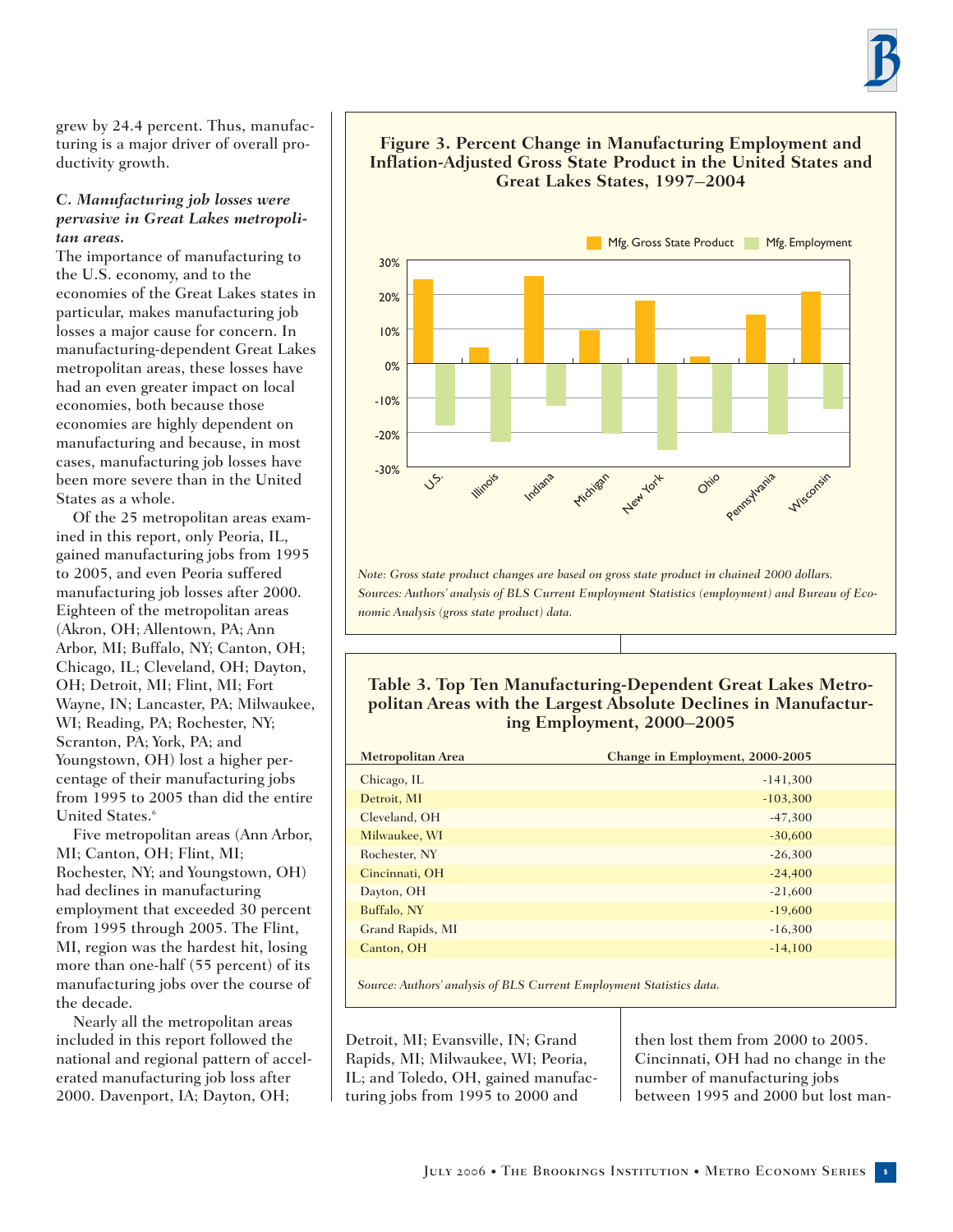#### **Table 4. Top Ten Manufacturing-Dependent Great Lakes Metropolitan Areas with the Largest Percentage Declines in Manufacturing Employment, 2000–2005**

| <b>Metropolitan Area</b> | Percent Change in Employment, 2000-2005 |
|--------------------------|-----------------------------------------|
| Canton, OH               | $-31.1\%$                               |
| Flint, MI                | $-29.5%$                                |
| Ann Arbor, MI            | $-28.1\%$                               |
| Dayton, OH               | $-27.0%$                                |
| Detroit, MI              | $-26.6%$                                |
| Rochester, NY            | $-25.6%$                                |
| Reading, PA              | $-24.6%$                                |
| Cleveland, OH            | $-24.0%$                                |
| Buffalo, NY              | $-23.4%$                                |
| Scranton, PA             | $-23.2%$                                |
|                          |                                         |

*Source: Authors' analysis of BLS Current Employment Statistics data.*

ufacturing jobs from 2000 to 2005. Akron, OH; Allentown, PA; Ann Arbor, MI; Buffalo, NY; Canton, OH; Chicago, IL; Cleveland, OH; Fort Wayne, IN; Indianapolis, IN; Lancaster, PA; Reading, PA; Rochester, NY; Scranton, PA; York, PA; and Youngstown, OH lost manufacturing jobs during both five-year periods but their absolute and percentage losses were greater from 2000 to 2005 than from 1995 to 2000. Only Flint, MI, lost more manufacturing jobs, and a greater percentage of its manufacturing jobs, from 1995 to 2000 than from 2000 to 2005.

Tables 3 and 4, respectively, show the 10 Great Lakes metropolitan areas with the largest absolute and percentage losses of manufacturing jobs between 2000 and 2005. Six metropolitan areas (Buffalo, NY; Canton, OH; Cleveland, OH; Dayton, OH; Detroit, MI; and Rochester, NY) were among the ten regions with the largest manufacturing job losses in both absolute and percentage terms.

Appendix A summarizes the absolute and percentage changes in manufacturing employment for all 25 metropolitan areas during the entire decade 1995–2005 and each of the two five-year subperiods.

#### *D. The metropolitan areas in which manufacturing employment peaked between 1995 and 1997 tended to experience more severe manufacturing job losses between 1995 and 2005 than those in which manufacturing peaked later.*

There were two distinct patterns of manufacturing job loss from 1995 to 2005 among the 24 metropolitan areas that lost manufacturing jobs during the decade. In 13 metropolitan areas, divided almost evenly between the Midwest and the eastern Great Lakes states (New York and Pennsylvania), manufacturing employment peaked most recently between 1995 and 1997 and fell almost continuously thereafter.7 These areas are suffering longterm, structural declines in manufacturing employment.

In 11 metropolitan areas, however—all in the Midwest—manufacturing employment peaked most recently in 1998, 1999, or 2000.<sup>8</sup> These places experienced manufacturing job patterns in the late 1990s that more closely resembled (and in some cases were more favorable than) the national average. In these places, although manufacturing never recovered from the 2001 recession, it was healthier in most of these regions prior to the recession than it was in places where manufacturing employment peaked earlier. This may reflect a combination of cyclical and structural influences.

Metropolitan areas that reached their manufacturing employment peak earlier tended to lose larger percentages of their manufacturing jobs over the decade than those in which manufacturing peaked later. The average region whose manufacturing employment peak occurred between 1995 and 1997 lost 26.8 percent of its manufacturing jobs from 1995 through 2005. In contrast, the average region whose manufacturing peak occurred between 1998 and 2000 lost 18.9 percent of its manufacturing jobs over the same period.

It is likely that the differences in manufacturing industry composition among metropolitan areas are responsible for the different patterns of job loss. Although the BLS does not provide the industry detail needed, understanding the problems of particular manufacturing industries at the local level will be necessary to craft local strategies to regain manufacturing jobs.

#### *E. Manufacturing job losses were a major reason for slow overall job growth, and sometimes overall job losses, in Great Lakes metropolitan areas.*

The 25 metropolitan areas generally had total job growth that was at best sluggish during the last decade. (See Appendix B for detailed results for each metropolitan area.) Dayton, OH; Flint, MI; and Youngstown, OH had fewer jobs in 2005 than in 1995. Fifteen of the areas studied lost jobs since 2000, even though they had higher total employment in 2005 than in 1995.<sup>9</sup> Only Indianapolis, IN; Lancaster, PA; and Allentown, PA had 1995–2005 total job growth rates that exceeded the national average. Only those three metropolitan areas plus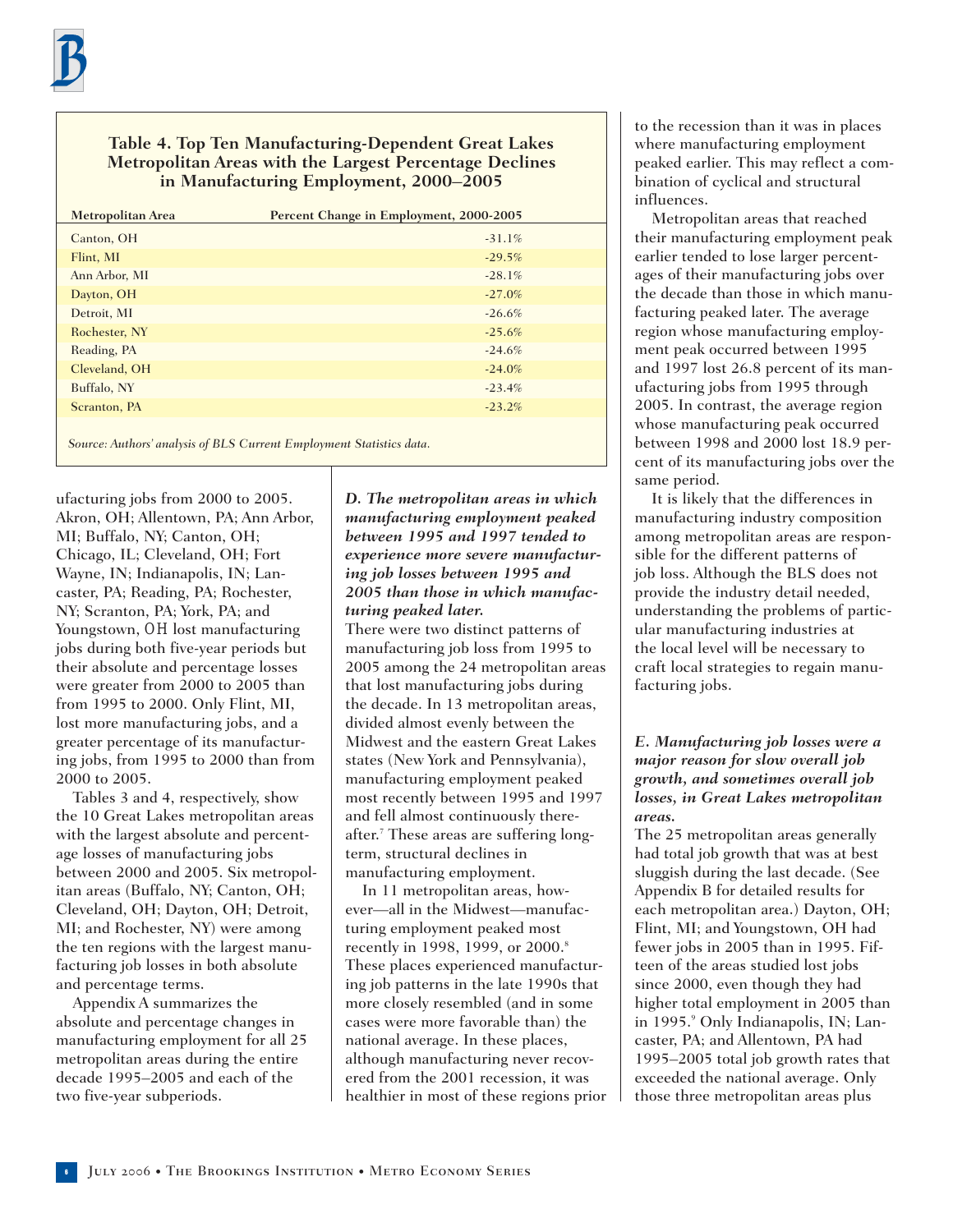Akron, OH; York, PA; and Cincinnati, OH added jobs faster than the nation in the last five years.

Manufacturing job losses were a major reason for the poor overall job performance in most of the 25 metropolitan areas. Manufacturing accounted for 190.2 percent of all jobs lost in Dayton, OH from 1995 to 2005, 131.2 percent of all jobs lost in Flint, MI and 397.9 percent of all jobs lost in Youngstown, OH. Manufacturing job losses exceeded total job losses in those regions because some industries other than manufacturing gained jobs. For example, Youngstown, OH, lost 18,700 manufacturing jobs but only 4,700 total jobs between 1995 and 2005. The region gained 14,000 jobs in nonmanufacturing industries (including 600 in advanced services) during that time period; these gains are the reason why manufacturing job losses were larger than total job losses.

Manufacturing accounted for between 62.3 and 875.0 percent of all jobs lost from 2000 through 2005 in the 18 metropolitan areas that lost jobs during that period. In general, metropolitan areas with larger percentage declines in manufacturing employment from 1995 through 2005 had larger percentage declines in total employment over the same period.<sup>10</sup>

Although metropolitan areas that had larger percentage increases in advanced service employment during the decade generally had larger percentage increases in total employment, advanced services did not compensate for the loss of manufacturing jobs in most of the areas studied.11 All the metropolitan areas except Fort Wayne, IN, gained advanced service jobs from 1995 through 2005, and seven of them (Akron, OH; Allentown, PA; Cincinnati, OH; Davenport, IA; Grand Rapids, MI; Indianapolis, IN; and Lancaster, PA) gained those jobs at a rate that exceeded the national average. In only five metropolitan areas, however (Cincinnati, OH; Davenport, IA; Evansville, IN;

#### **Table 5. Changes in Manufacturing and Advanced Services Employment in 25 Manufacturing-Dependent Great Lakes Metropolitan Areas, 1995–2005**

| <b>Metropolitan Area</b> | Manufacturing<br>Employment<br>Change (number<br>of jobs) | <b>Advanced Service</b><br>Employment<br>Change (number<br>of jobs) | <b>Sum of Manufacturing</b><br>and Advanced<br><b>Service Employment</b><br><b>Changes</b> |
|--------------------------|-----------------------------------------------------------|---------------------------------------------------------------------|--------------------------------------------------------------------------------------------|
| Indianapolis, IN         | $-11,500$                                                 | 46,000                                                              | 34,500                                                                                     |
| Cincinnati, OH           | $-24,400$                                                 | 55,000                                                              | 30,600                                                                                     |
| Peoria, IL               | 3,200                                                     | 5,000                                                               | 8,200                                                                                      |
| Grand Rapids, MI         | $-11,600$                                                 | 19,200                                                              | 7,600                                                                                      |
| Davenport, IA            | $-2,600$                                                  | 8,700                                                               | 6,100                                                                                      |
| Evansville, IN           | $-200$                                                    | 3,500                                                               | 3,300                                                                                      |
| Buffalo, NY              | $-21,600$                                                 | 20,900                                                              | $-700$                                                                                     |
| Akron, OH                | $-14,400$                                                 | 13,500                                                              | $-900$                                                                                     |
| Allentown, PA            | $-17,000$                                                 | 15,800                                                              | $-1,200$                                                                                   |
| Lancaster, PA            | $-12,200$                                                 | 10,600                                                              | $-1,600$                                                                                   |
| Ann Arbor, MI            | $-9,500$                                                  | 5,900                                                               | $-3,600$                                                                                   |
| Scranton, PA             | $-11,300$                                                 | 7,100                                                               | $-4,200$                                                                                   |
| Toledo, OH               | $-9,900$                                                  | 3,500                                                               | $-6,400$                                                                                   |
| Reading, PA              | $-11,500$                                                 | 5,000                                                               | $-6,500$                                                                                   |
| York, PA                 | $-9,000$                                                  | 2,300                                                               | $-6,700$                                                                                   |
| Canton, OH               | $-15,000$                                                 | 4,400                                                               | $-10,600$                                                                                  |
| Fort Wayne, IN           | $-9,700$                                                  | $-900$                                                              | $-10,600$                                                                                  |
| Dayton, OH               | $-21,300$                                                 | 9,400                                                               | $-11,900$                                                                                  |
| Milwaukee, WI            | $-29,700$                                                 | 16,000                                                              | $-13,700$                                                                                  |
| Youngstown, OH           | $-18,700$                                                 | 600                                                                 | $-18,100$                                                                                  |
| Flint, MI                | $-26,500$                                                 | 3,700                                                               | $-22,800$                                                                                  |
| Rochester, NY            | $-37,400$                                                 | 11,900                                                              | $-25,500$                                                                                  |
| Cleveland, OH            | $-52,700$                                                 | 20,500                                                              | $-32,200$                                                                                  |
| Chicago, IL              | $-177,000$                                                | 138,400                                                             | $-38,600$                                                                                  |
| Detroit, MI              | $-87,700$                                                 | 31,500                                                              | $-56,200$                                                                                  |

*Source: Authors' analysis of BLS Current Employment Statistics data.*

Grand Rapids, MI; and Indianapolis, IN), did the gains in advanced service employment exceed the losses in manufacturing employment.

Table 5 shows the changes in manufacturing and advanced service employment in each metropolitan area between 1995 and 2005, along with the sum of these two changes. For metropolitan areas that both lost manufacturing jobs and gained advanced service jobs (all 25 metropolitan areas shown except for Peoria, IL, which gained manufacturing jobs, and Fort Wayne, IN, which lost advanced service jobs), the sum of the two changes

is the amount by which the gain in the number of advanced service jobs exceeded the number of manufacturing jobs lost. The table lists metropolitan areas in order of this sum. In most of the regions shown, this sum is a negative number, indicating that gains in advanced service jobs did not make up for losses of manufacturing jobs.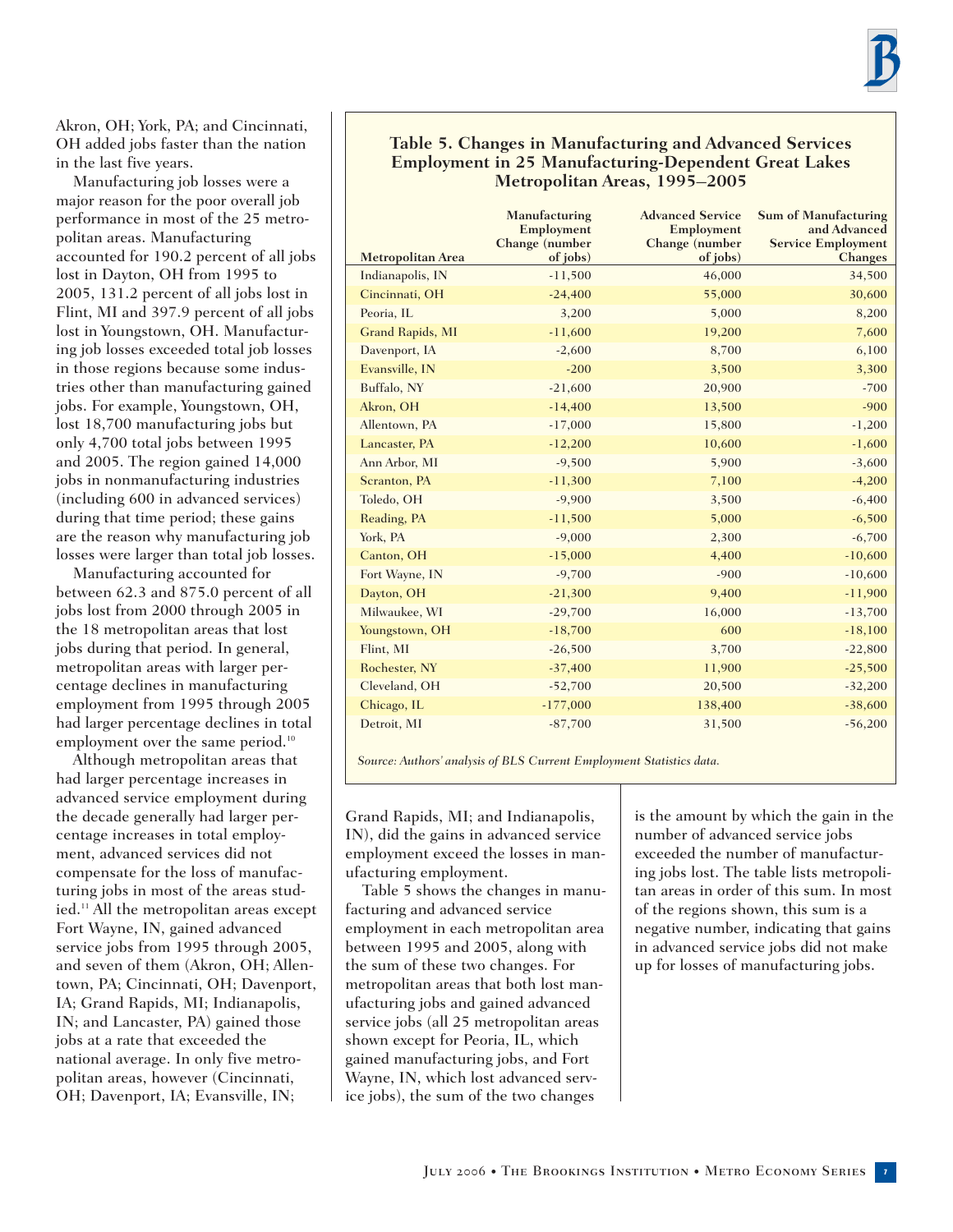

#### **Public Policy Can Help Retain and Expand Manufacturing Jobs**

**Manufacturing is critical to**<br>American productivity<br>and its growth and hence<br>of living. The manufacturing-depend-American productivity and its growth and hence to the American standard ent metropolitan areas of the Great Lakes region, in particular, must retain and modernize their manufacturing bases if they are to remain economically viable. Advanced service industries, which in principle could have substituted for manufacturing as drivers of regional prosperity, have not generated enough jobs to offset recent manufacturing job losses in most of the Great Lakes region's manufacturing-dependent metropolitan areas.

It is often argued, however, that there is nothing that public policy can or should do to reverse the loss of manufacturing jobs. Without giving up the benefits of free trade, how can the federal or state governments enable Canton, OH, to compete with Canton, China, in manufacturing? Is not the cost advantage of low-wage countries simply too great for American producers to overcome?

There are some U.S. manufacturers whose productivity does not and is not likely to overcome the labor cost advantage of low-wage countries. Others, however, can be cost-competitive with producers in the lowest-wage countries, and many others could become competitive with productivity increases of 7 to 10 percent per year over a three- to five-year period.<sup>12</sup> The manufacturing jobs in these firms are the ones that should be retained and expanded. With a combination of trade, health care, and economic and workforce development policies, they can be.

Trade policy is the responsibility of the federal government. Meaningful, enforceable labor and environmental standards in international trade agreements would correct market failures

that currently give many low-wage countries an artificial cost advantage over the United States. U.S. government pressure on countries such as China, which keeps its currency artificially low, would also reduce the artificial cost advantages those countries enjoy. Thus far, the federal government has failed to act meaningfully on either of these issues.

Some form of universal health care coverage would help to reduce the compensation costs of U.S. manufacturers who provide health insurance for their workers and retirees. In the absence of federal action, states can and should act to spread the cost of health care financing widely among their residents and businesses, rather than rely on employers to foot the bill for their workers.

Economic and workforce development policies at both the federal and state levels can play a major role in helping U.S. manufacturers upgrade their production processes and in helping workers gain the skills they need to work more productively within those processes. Federal funding of the Manufacturing Extension Partnership program, which helps small and medium-sized manufacturers become more productive, should be increased (not reduced, as the current administration has repeatedly proposed). So should federal funding of workforce development programs that help incumbent workers acquire new skills.

States, which partially fund the Manufacturing Extension Partnership program, should expand their efforts to help manufacturers adopt cuttingedge technologies, reorganize work to increase productivity, and move into less price-competitive product markets. The following are examples of desirable state policies:

• Some states, such as Pennsylvania, fund "early warning" systems that identify manufacturing plants at risk of closing and intervene to help them remain competitive; other states should do so as well.

These initiatives could be funded by redirecting economic development spending away from expensive efforts to recruit new firms from out of state.

- States should condition all economic development assistance they provide to firms on firms' agreement to participate in performance benchmarking and upgrading-assistance programs.
- To the extent that Great Lakes states continue to provide financial incentives to lure manufacturers to relocate, they should provide those incentives only to firms that buy a substantial portion of their components and raw materials from within the region. Such within-region sourcing will benefit local economies in those states more than will sourcing without regard to location.
- States should help manufacturers form consortia dedicated to product and process upgrading, modernization, and associated worker training. Such consortia already exist in the Milwaukee area and northeast Ohio and in a growing number of advanced manufacturing industry clusters in Pennsylvania.<sup>13</sup>

Finally, federal and state policies must help manufacturing-dependent regions replace those manufacturing jobs that cannot be retained. Such policies could help those regions diversify their industrial bases (e.g., by building on existing technologies, skills, or other regional assets), expand employment in existing high-wage service-sector firms, and foster the growth of small, locally based firms.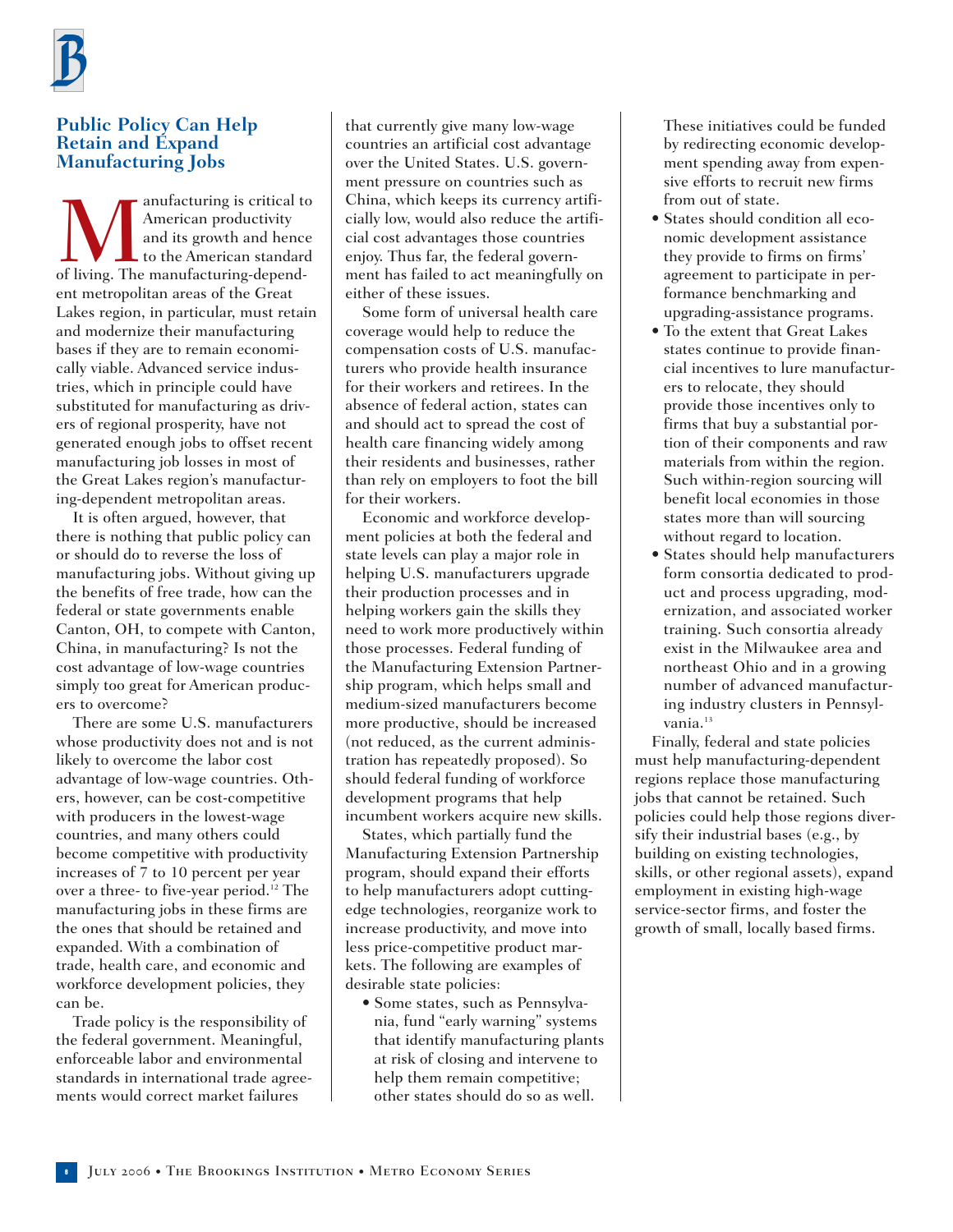#### **Appendix A. Absolute and Percent Changes in Manufacturing Employment in the 25 Metropolitan Areas, 1995–2005, 1995–2000, and 2000–2005**

| <b>Metropolitan Area</b>            | Percentage<br>Change:<br>1995-2005 | Percentage<br>Change:<br>1995-2000 | Percentage<br>Change:<br>2000-2005 | Absolute<br>Change:<br>1995-2005 | Absolute<br>Change:<br>1995-2000 | Absolute<br>Change:<br>2000-2005 |
|-------------------------------------|------------------------------------|------------------------------------|------------------------------------|----------------------------------|----------------------------------|----------------------------------|
| <b>ILLINOIS</b>                     |                                    |                                    |                                    |                                  |                                  |                                  |
| Chicago-Naperville-Joliet, IL-IN-WI | $-26.3%$                           | $-5.3%$                            | $-22.2%$                           | $-177,000$                       | $-35,700$                        | $-141,300$                       |
| Davenport-Moline-Rock Island, IA-IL | $-9.3%$                            | 5.3%                               | $-13.9%$                           | $-2,600$                         | 1,500                            | $-4,100$                         |
| Peoria, IL                          | 11.9%                              | 28.4%                              | $-12.8%$                           | 3,200                            | 7,600                            | $-4,400$                         |
| <b>INDIANA</b>                      |                                    |                                    |                                    |                                  |                                  |                                  |
| Evansville, IN-KY                   | $-0.6%$                            | 6.3%                               | $-6.5%$                            | $-200$                           | 2,200                            | $-2,400$                         |
| Fort Wayne, IN                      | $-20.9%$                           | $-4.3%$                            | $-17.3%$                           | $-9,700$                         | $-2,000$                         | $-7,700$                         |
| Indianapolis-Carmel, IN             | $-10.2%$                           | $-0.2%$                            | $-10.1%$                           | $-11,500$                        | $-200$                           | $-11,300$                        |
| <b>MICHIGAN</b>                     |                                    |                                    |                                    |                                  |                                  |                                  |
| Ann Arbor, MI                       | $-30.4%$                           | $-3.2%$                            | $-28.1%$                           | $-9,500$                         | $-1,000$                         | $-8,500$                         |
| Detroit-Warren-Livonia, MI          | $-23.5%$                           | 4.2%                               | $-26.6%$                           | $-87,700$                        | 15,600                           | $-103,300$                       |
| Flint, MI                           | $-55.0%$                           | $-36.1%$                           | $-29.5%$                           | $-26,500$                        | $-17,400$                        | $-9,100$                         |
| Grand Rapids-Wyoming, MI            | $-13.6%$                           | 5.5%                               | $-18.1%$                           | $-11,600$                        | 4,700                            | $-16,300$                        |
| <b>NEW YORK</b>                     |                                    |                                    |                                    |                                  |                                  |                                  |
| Buffalo-Niagara Falls, NY           | $-25.2%$                           | $-2.3%$                            | $-23.4%$                           | $-21,600$                        | $-2,000$                         | $-19,600$                        |
| Rochester, NY                       | $-32.9%$                           | $-9.8%$                            | $-25.6%$                           | $-37,400$                        | $-11,100$                        | $-26,300$                        |
| <b>OHIO</b>                         |                                    |                                    |                                    |                                  |                                  |                                  |
| Akron, OH                           | $-22.6%$                           | $-2.5%$                            | $-20.6%$                           | $-14,400$                        | $-1,600$                         | $-12,800$                        |
| Canton-Massillon, OH                | $-32.4%$                           | $-1.9%$                            | $-31.1%$                           | $-15,000$                        | $-900$                           | $-14,100$                        |
| Cincinnati-Middletown, OH-KY-IN     | $-16.5%$                           | 0.0%                               | $-16.5%$                           | $-24,400$                        | $\mathbf{0}$                     | $-24,400$                        |
| Cleveland-Elyria-Mentor, OH         | $-26.1%$                           | $-2.7%$                            | $-24.0%$                           | $-52,700$                        | $-5,400$                         | $-47,300$                        |
| Dayton, OH                          | $-26.7%$                           | 0.4%                               | $-27.0%$                           | $-21,300$                        | 300                              | $-21,600$                        |
| Toledo, OH                          | $-16.2%$                           | 2.3%                               | $-18.1%$                           | $-9,900$                         | 1,400                            | $-11,300$                        |
| Youngstown-Warren-Boardman, OH-PA   | $-31.4%$                           | $-10.9%$                           | $-23.0%$                           | $-18,700$                        | $-6,500$                         | $-12,200$                        |
| <b>PENNSYLVANIA</b>                 |                                    |                                    |                                    |                                  |                                  |                                  |
| Allentown-Bethlehem-Easton, PA-NJ   | $-27.3%$                           | $-5.8%$                            | $-22.8%$                           | $-17,000$                        | $-3,600$                         | $-13,400$                        |
| Lancaster, PA                       | $-21.5%$                           | $-0.9%$                            | $-20.8%$                           | $-12,200$                        | $-500$                           | $-11,700$                        |
| Reading, PA                         | $-26.9%$                           | $-3.0%$                            | $-24.6%$                           | $-11,500$                        | $-1,300$                         | $-10,200$                        |
| Scranton-Wilkes-Barre, PA           | $-24.5%$                           | $-1.7%$                            | $-23.2%$                           | $-11,300$                        | $-800$                           | $-10,500$                        |
| York-Hanover, PA                    | $-19.0%$                           | $-3.4%$                            | $-16.2%$                           | $-9,000$                         | $-1,600$                         | $-7,400$                         |
| <b>WISCONSIN</b>                    |                                    |                                    |                                    |                                  |                                  |                                  |
| Milwaukee-Waukesha-West Allis, WI   | $-18.2%$                           | 0.6%                               | $-18.6%$                           | $-29,700$                        | 900                              | $-30,600$                        |

*Source: Authors' analysis of Bureau of Labor Statistics (BLS) Current Employment Statistics data.*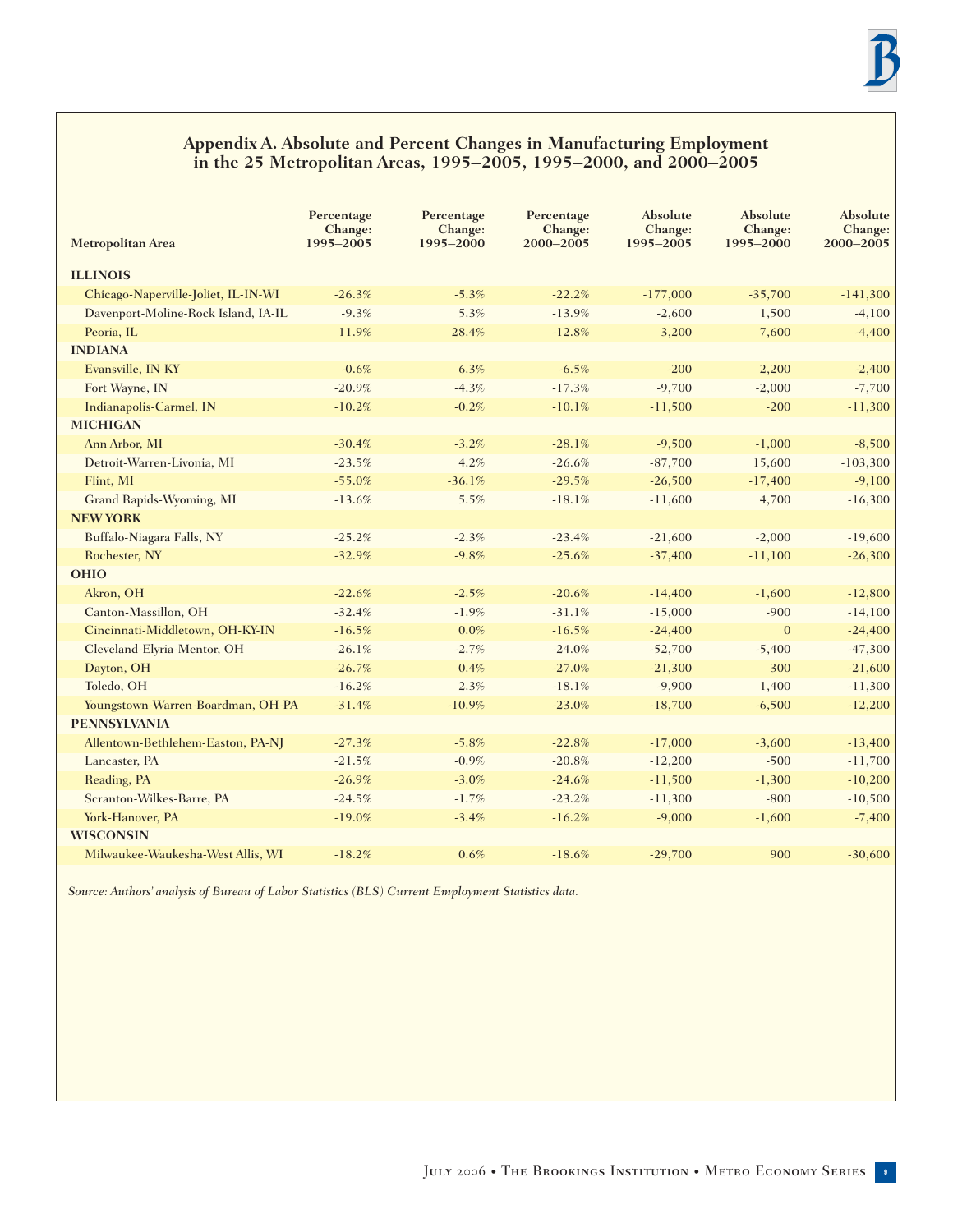

#### **Appendix B. Employment Trends in the 25 Metropolitan Areas, 1995–2005**

**(For additional informational graphics on these metros go to http:// www.brookings.edu/metro/mei.htm)**

#### *Akron, OH*

Metropolitan Akron posted modest job gains prior to the recession, losses in 2001 and 2002, and gains in each subsequent year. The region added 19,700 jobs (a 6.3 percent increase) from 1995 through 2000, and gained 6,900 jobs (a 2.1 percent increase) from 2000 through 2005. During the entire decade, total employment increased by 8.6 percent (an addition of 26,600 jobs), well short of the national growth rate.

Manufacturing employment declined slightly prior to the 2001 recession, dropped dramatically in 2001 and 2002, and then remained relatively flat. The region lost 1,600 manufacturing jobs (a 2.5 percent decline) from 1995 through 2000, and an additional 12,800 (a 20.6 percent decline) from 2000 through 2005. During the entire decade, manufacturing employment declined by 22.6 percent (a loss of 14,400 jobs), significantly worse than the national rate decline.

Advanced service employment increased from 1995 through 2005, but job gains in this sector were not enough to offset job losses in manufacturing. Employment in advanced services increased by 13,500 jobs (25.7 percent) over the decade. From 1995 through 2000, employment in advanced services increased by 4,700 jobs (9.0 percent); and from 2000 through 2005, the region added 8,800 advanced service jobs (an increase of 15.4 percent).

#### *Allentown, PA*

Metropolitan Allentown gained jobs at a healthy rate prior to the 2001 recession, lost a modest number from 2001 through 2002, but has rebounded in recent years. From 1995 through 2000, the region added 32,200 jobs (an increase of 11.1 percent). From 2000 through 2005, total employment increased by 12,900 jobs (4.0 percent). Its relatively strong performance in the second half of the decade contributed to a 15.5 percent growth rate (45,100 jobs added) over the entire 1995–2005 period, surpassing the national growth rate as well as the growth rates of most of the other 25 metropolitan areas.

Manufacturing employment has declined almost continuously since 1995, although most of the decline occurred between 2000 and 2003. The region lost 3,600 manufacturing jobs from 1995 through 2000 (a decline of 5.8 percent) and 13,400 manufacturing jobs (a 22.8 percent decline) from 2000 through 2005. In total, manufacturing employment declined by 27.3 percent (17,000 jobs) over the entire decade, nearly 10 percentage points greater than the national rate of decline.

Employment in advanced services increased almost continuously from 1995 through 2004, although these gains did not make up for the loss of manufacturing jobs through 2004.<sup>14</sup> Advanced service employment rose by 12,800 jobs (27.4 percent) from 1995 through 2004. From 1995 through 2000, the region gained 9,900 advanced service jobs (an increase of 21.2 percent); and from 2000 through 2004, it added an additional 2,900 advanced service jobs (a 5.1 percent increase).

#### *Ann Arbor, MI*

Metropolitan Ann Arbor gained jobs continuously until its employment peak in 2001. The region gained 19,900 jobs (an increase of 11.0 percent) from 1995 through 2000 and gained a modest 1,900 jobs (0.9 percent) from 2000 through 2005. During the entire period 1995–2005, total employment in the metropolitan area increased by 12.0 percent (21,800 jobs), just short of the national growth rate.

Manufacturing employment declined from 1995 through 1997, increased until its peak in 1999 and fell substantially thereafter. The region lost 1,000 manufacturing jobs (a decline of 3.2 percent) from 1995 through 2000 and 8,500 more (a 28.1 percent decline) from 2000 through 2005. The result over both periods was a decline in manufacturing employment of 30.4 percent, much greater than the national rate of manufacturing job loss and among the highest manufacturing job loss rates of the 25 metropolitan areas studied in this report.

Advanced services gained a modest number of jobs from 1995 through 2005, although this gain was not enough to make up for the loss of manufacturing jobs. Employment in this sector increased by 5,900 jobs (18.9 percent) between 1995 and 2005. During the first half of the decade, the region added advanced service jobs at a rate higher than the national average. From 1995 through 2000, the region added 8,600 jobs (an increase of 27.6 percent), but from 2000 through 2005, it lost 2,700 advanced service jobs (a decline of 6.8 percent).

#### *Buffalo, NY*

Metropolitan Buffalo added jobs at a relatively slow rate prior to the 2001 recession, reached its jobs peak in 2000, and lost jobs in most of the following years. The region gained 18,900 jobs (a 3.5 percent increase) from 1995 through 2000, and lost 11,600 jobs (a 2.1 percent decline) from 2000 through 2005. During the 1995–2005 period, employment grew more slowly than the national average, increasing by just 1.4 percent (7,300 jobs).

Manufacturing employment has fallen every year since 1995. The region lost 2,000 manufacturing jobs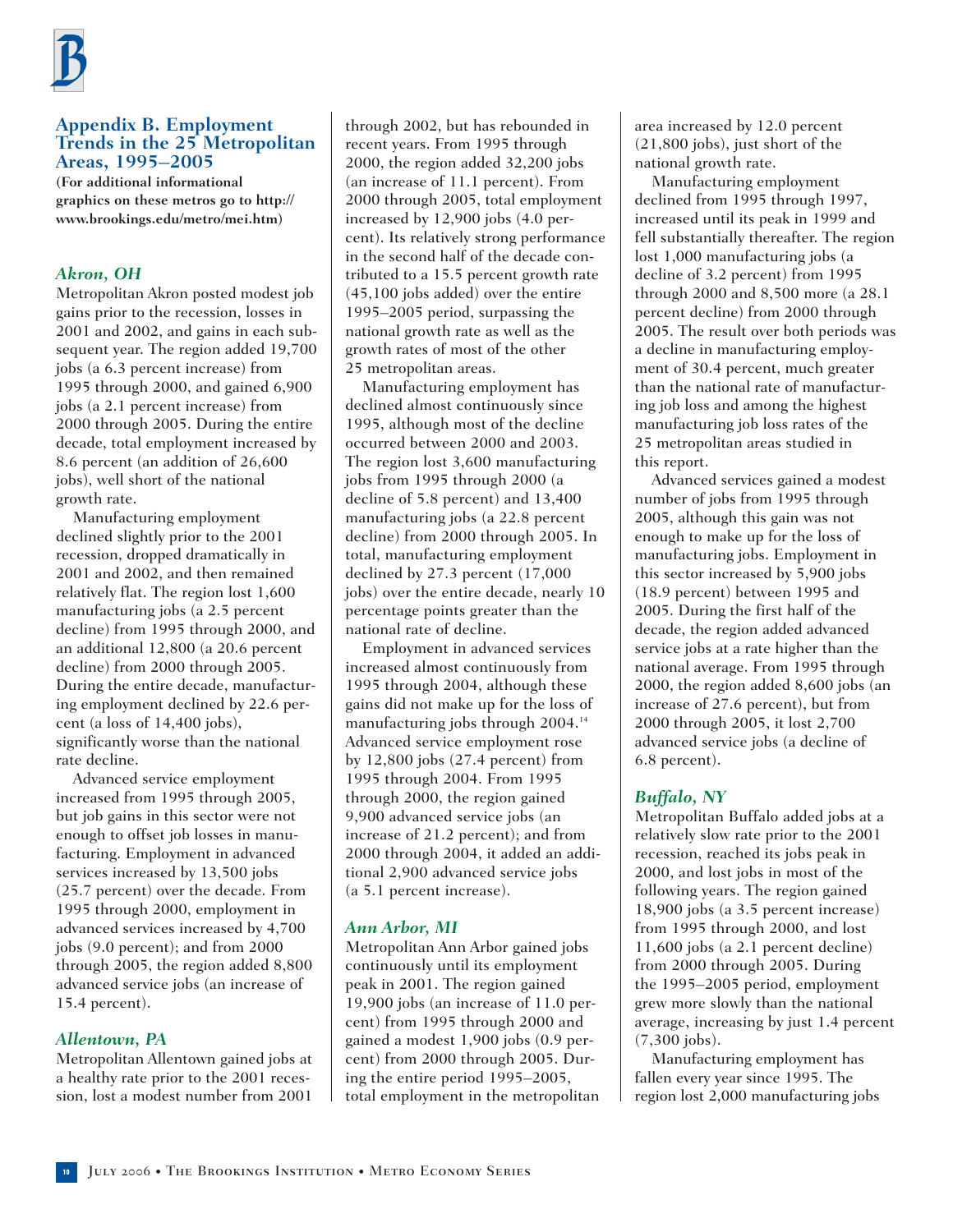(a decline of 2.3 percent) from 1995 through 2000. It lost an additional 19,600 manufacturing jobs from 2000 through 2005 (a 23.4 percent loss). In total, the metropolitan area lost 21,600 manufacturing jobs (a 25.2 percent loss) over the entire decade. Manufacturing accounted for more than the total of all jobs lost since 2000.

The advanced service sector added jobs steadily throughout the decade, nearly making up for job losses in manufacturing. From 1995 through 2005, the region added 20,900 advanced service jobs. Employment in the sector rose faster in the first half of the decade than the second. From 1995 through 2000, the sector grew by 12,600 jobs (14.2 percent). From 2000 through 2005, it grew by 8,300 jobs (8.2 percent).

#### *Canton, OH*

Metropolitan Canton had modest job gains before the 2001 recession and job losses during most of the following years. The region gained 12,200 jobs (a 7.0 percent increase) from 1995 through 2000. It lost most of those jobs during and after the recession, save for a small upturn in total employment in 2005. Total employment fell by 10,600 jobs (5.7 percent) from 2000 through 2005. During the entire period 1995–2005, the region gained just 1,600 jobs (a 0.9 percent growth rate).

Manufacturing employment grew modestly from 1995 through 1998, declined from 1999 through 1998 and declined 2005. The region lost 900 manufacturing jobs (a 1.9 percent loss) from 1995 through 2000 and lost an additional 14,100 manufacturing jobs (31.1 percent) from 2000 through 2005. The result was a 32.4 percent decline in manufacturing employment loss from 1995 through 2005 (a loss of 15,000 jobs). Manufacturing accounted for more than the total of all jobs lost since 2000.

Although the Canton region gained advanced service jobs between 1995

and 2005, the gains did not make up for job losses in manufacturing. Advanced service employment rose by 4,400 jobs (20.9 percent) during the decade. Job growth in this sector was more rapid before the recession than after. From 1995 through 2000, advanced services grew by 4,100 jobs (19.4 percent). From 2000 through 2005, 300 jobs were added (1.2 percent growth).

## *Chicago, IL*

Total employment in metropolitan Chicago grew moderately before the 2001 recession, declined from 2000 through 2003, and rose again in 2004 and 2005. The region gained 346,000 jobs (an 8.2 percent increase) from 1995 through 2000. Despite recent gains, total employment fell by 109,900 (2.4 percent) from 2000 through 2005. Over the entire period 1995–2005, the region gained 236,100 jobs (5.6 percent), well below the national average growth rate.

Manufacturing employment declined almost continously since 1995, with the largest annual losses occurring in 2001 and 2002. The region lost 35,700 manufacturing jobs (a decline of 5.3 percent) from 1995 through 2000 and another 141,300 (22.2 percent) from 2000 through 2005. The result was a loss of 177,000 manufacturing jobs (a 26.3 percent decline) over the entire decade, the largest total loss of all regions included in this analysis. Manufacturing accounted for more than the total of all jobs lost since 2000.

Employment in the advanced service sector rose during the decade but was unable to offset the loss of manufacturing jobs. The region gained 138,400 advanced service jobs from 1995 through 2005, adding jobs during the first half of the decade, and losing them in the second. From 1995 through 2000, advanced services grew by 179,300 jobs (18.2 percent). From 2000 through 2005, they declined by 40,900 jobs (3.5 percent).

*"There are some U.S. manufacturers whose productivity does not and is not likely to overcome the labor cost advantage of low-wage countries."*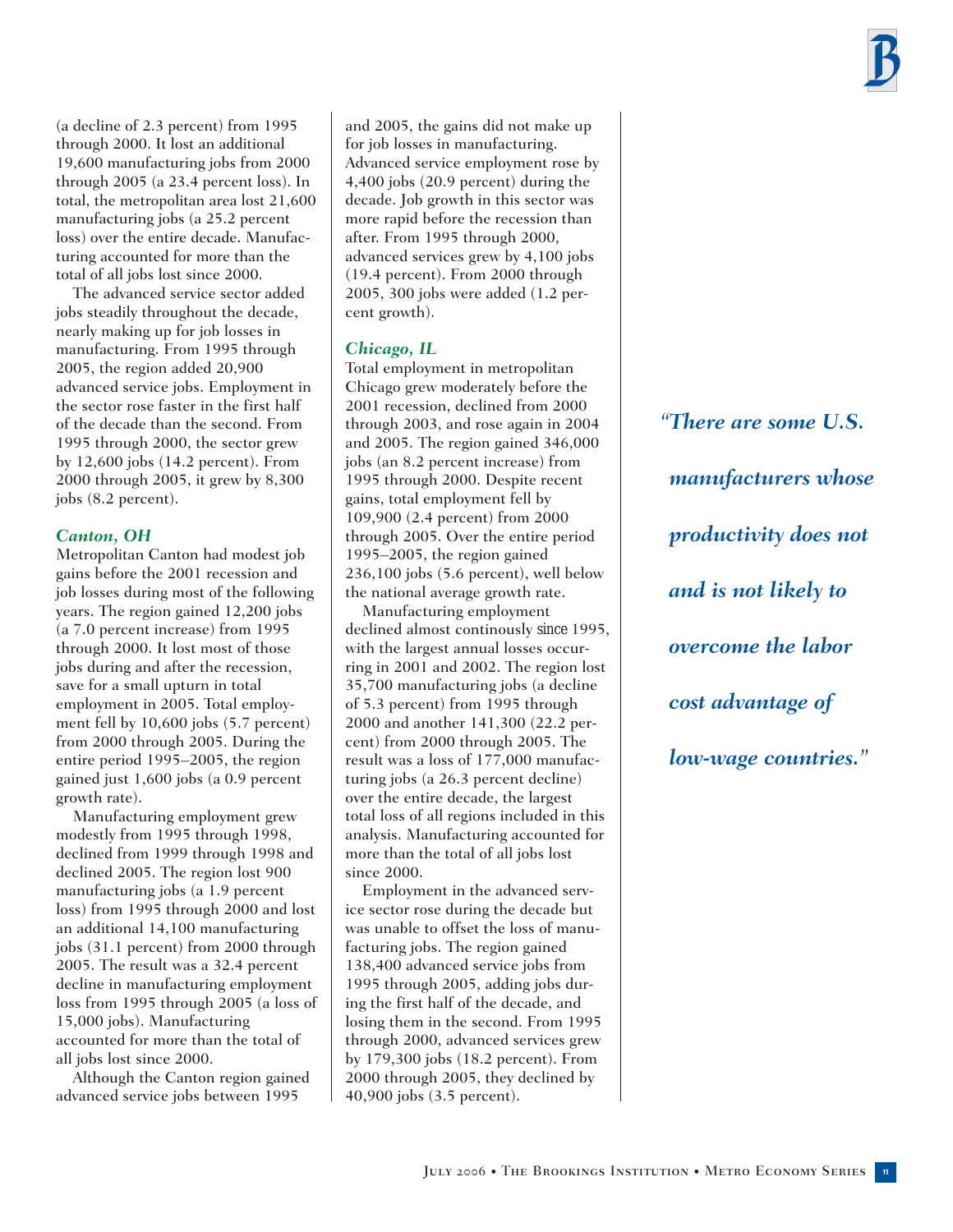*"Federal and state policies must help manufacturingdependent regions replace those manufacturing jobs that cannot be retained."*

#### *Cincinnati, OH*

Metropolitan Cincinnati posted healthy employment gains prior to the 2001 recession, lost jobs from 2000 through 2002, and has added jobs in each subsequent year. The region gained 97,500 jobs (a 10.6 percent increase) from 1995 through 2000, and an additional 17,900 (1.8 percent) from 2000 through 2005. During the entire 1995–2005 period, the metropolitan area added 115,400 jobs (12.5 percent, or just short of the national growth rate).

Overall, manufacturing employment was unchanged from 1995 through 2000. The region experienced its greatest manufacturing job losses in 2001 and 2002. These contributed to a total loss of 24,400 manufacturing jobs (a 16.5 percent decline) from 2000 through 2005. Accordingly, manufacturing employment for the entire decade declined by 16.5 percent, slightly better than the national rate.

Advanced service employment increased every year from 1995 through 2005, easily making up for the job losses in manufacturing. The sector added 55,000 jobs from 1995 through 2005. Job growth in the sector was more rapid during the first half of the decade than it was in the second. From 1995 through 2000, advanced services grew by 39,800 jobs (22.3 percent). From 2000 through 2005, they grew by 15,200 (7.0 percent)

#### *Cleveland, OH*

The Cleveland region had moderate job gains prior to the recession, peak employment in 2000, and job losses every year thereafter. The region gained 75,000 jobs (an increase of 7.1 percent) from 1995 through 2000. During and immediately after the 2001 recession, total employment dropped precipitously, and by 2005 the number of jobs in the metropolitan area was below its 1996 level. From 2000 through 2005, the region lost 65,200 jobs (a 5.7 percent decline). During the entire decade, job gains

amounted to just a 0.9 percent increase (a total of 9,800 jobs).

Manufacturing employment declined every year since 1995, with its greatest losses occurring during and immediately after the recession (2001–2002). The region lost 5,400 manufacturing jobs (2.7 percent) from 1995 through 2000, a small number of jobs relative to the 47,300 it lost (a 24 percent decline) from 2000 through 2005. This accounted for 72.5 percent of all jobs lost since 2000. During the entire decade, manufacturing employment fell by 52,700 (26.1 percent).

Employment in advanced services increased moderately from 1995 through 2005, but job gains in this sector did not make up for job losses in manufacturing. Advanced service employment rose by 20,500 jobs (9.6 percent) over the decade, reaching its peak in 2000. From 1995 through 2000, the sector grew by 31,900 jobs (14.9 percent). From 2000 through 2005, it lost 11,400 jobs (4.6 percent).

#### *Davenport, IA*

Total employment in metropolitan Davenport grew moderately prior to the 2001 recession, reached a peak in 1999, and has not yet recovered to that level. From 1995 through 2000, the region added 15,200 jobs (an increase of 8.8 percent). Despite gains in 2004 and 2005, the metropolitan area lost 1,200 jobs from 2000 through 2005. During the entire period 1995–2005, total employment increased by 8.1 percent (14,000 jobs), only a modest increase relative to the national average.

Manufacturing employment grew from 1995 through 1998, declined through 2003, and has partially rebounded since 2003. From 1995 through 2000, the region gained 1,500 manufacturing jobs (a 5.3 percent increase), but it lost 4,100 manufacturing jobs (a decline of 13.9 percent) from 2000 through 2005. The result was a loss of 2,600 manufacturing jobs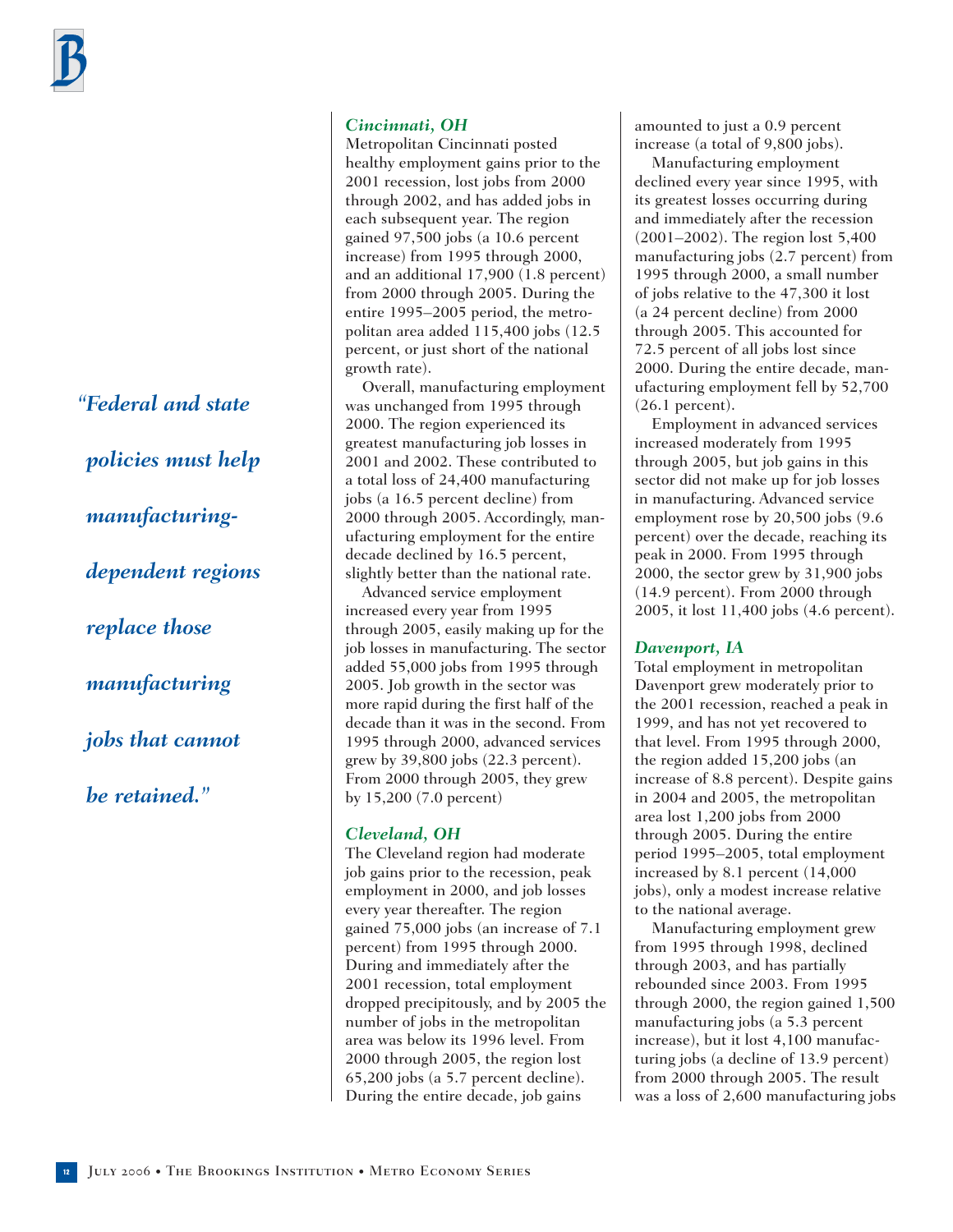

(a 9.3 percent decline) over the entire decade, relatively less severe than the national experience. Manufacturing accounted for more than the total of all jobs lost since 2000, although it did gain 1,300 manufacturing jobs from 2003 through 2005.

The region saw healthy job gains in its advanced service sector over the course of the decade, making up for job losses in manufacturing. Employment in the sector rose by 8,700 jobs (31.1 percent) from 1995 through 2005. From 1995 through 2000, advanced services grew by 4,400 jobs (15.7 percent), and from 2000 through 2005, it grew by 4,300 jobs (13.3 percent).

#### *Dayton,OH*

The Dayton region posted slight job gains prior to the recession, and declined at a brisk pace over the remaining period. The region gained 14,700 jobs from 1995 through 2000 (3.5 percent), but by 2003 the number of jobs in the region had fallen below its 1995 level. Total employment fell by 25,900 jobs (5.9 percent) between 2000 and 2005, resulting in a loss of 11,200 jobs (a 2.7 percent decline) over the entire decade.

Manufacturing employment remained basically unchanged from 1995 through 2000 (with some variation during the intervening years), adding just 300 jobs (an increase of 0.4 percent) during the period. Sharp declines during and shortly after the recession contributed to a loss of 21,600 manufacturing jobs (a decline of 27.0 percent) from 2000 through 2005. During the entire decade, manufacturing employment declined by 21,300 (a 26.7 percent loss and a much faster rate of decline than the national average). Losses in the sector accounted for 83.4 percent of all jobs lost in the region since 2000.

Employment in advanced services increased during the decade, but not enough to make up for the loss of manufacturing jobs. From 1995 through

2005, advanced service employment rose by 9,400 jobs (12.9 percent). The sector gained 7,000 jobs (an increase of 9.6 percent) from 1995 through 2000. It reached its peak in 2001 and declined slightly in several subsequent years. Overall, employment in the sector increased by 2,400 (3.0 percent) from 2000 through 2005.

#### *Detroit, MI*

After moderate gains prior to the 2001 recession, total employment in metropolitan Detroit declined substantially between 2000 and 2002, and continued downward thereafter. From 1995 through 2000, the region added 169,000 jobs (an increase of 8.3 percent). However, nearly all those gains were erased between 2000 and 2005 as the metropolitan area lost 165,700 jobs (7.5 percent) during this period. During the entire decade, total employment increased by only 0.2 percent (an addition of 3,300 jobs).

Manufacturing employment in the region grew by 15,600 jobs from 1995 through 2000 (an increase of 4.2 percent). However, sharp declines in 2001 and 2002 left manufacturing employment levels below their prerecession low, with additional losses in each subsequent year. The region lost 103,300 manufacturing jobs from 2000 through 2005 (a decline of 26.6 percent). During the entire decade, manufacturing employment declined by 87,700 jobs (a decline of 23.5 percent), well above the national rate of decline. Manufacturing accounted for 62.3 percent of all jobs lost in the region since 2000.

The Detroit region saw moderate employment gains in its advanced service sector from 1995 through 2005, although these gains were not sufficient to offset the job losses in manufacturing. Advanced service employment rose by 31,500 (6.4 percent) from 1995 through 2005. This sector gained jobs prior to the recession but lost jobs almost continuously thereafter. From 1995 through 2000,

advanced services grew by 69,300 (14.0 percent). From 2000 through 2005, the sector lost 37,800 jobs (6.7 percent).

#### *Evansville, IN*

Metropolitan Evansville saw moderate job gains prior to the 2001 recession. Employment during the decade peaked in 2002. From 1995 through 2000, the region added 14,200 jobs (an increase of 8.6 percent). From 2000 through 2005, it lost 700 jobs (a decline of 0.4 percent), although the region posted a small gain in 2005. During the entire decade (1995–2005), total employment increased by 8.2 percent (13,500 jobs), well below the national average growth rate.

Metropolitan Evansville reported almost the same number of manufacturing jobs in 2005 as in 1995. The region gained 2,200 manufacturing jobs (a 6.3 percent increase) from 1995 through 2000, but lost 2,400 (a 6.5 percent decline) from 2000 through 2005. The result was a net loss of 200 manufacturing jobs (a 0.6 percent decline) over the entire decade, much smaller than the nationwide percentage loss of manufacturing jobs.

Employment in advanced services increased moderately from 1995 through 2005, easily offsetting the small decline in manufacturing employment. The sector gained 3,500 jobs (15.2 percent) over the decade, although it lost jobs from 2001 through 2004. From 1995 through 2000, advanced services grew by 5,100 jobs (22.1 percent). From 2000 through 2005, the sector lost 1,600 jobs (5.7 percent).

#### *Flint. MI*

Metropolitan Flint has been losing jobs since its peak employment in 1997. The region lost 11,500 jobs (6.6 percent) from 1995 through 2000, and another 8,700 jobs (5.3 percent) from 2000 through 2005. During the entire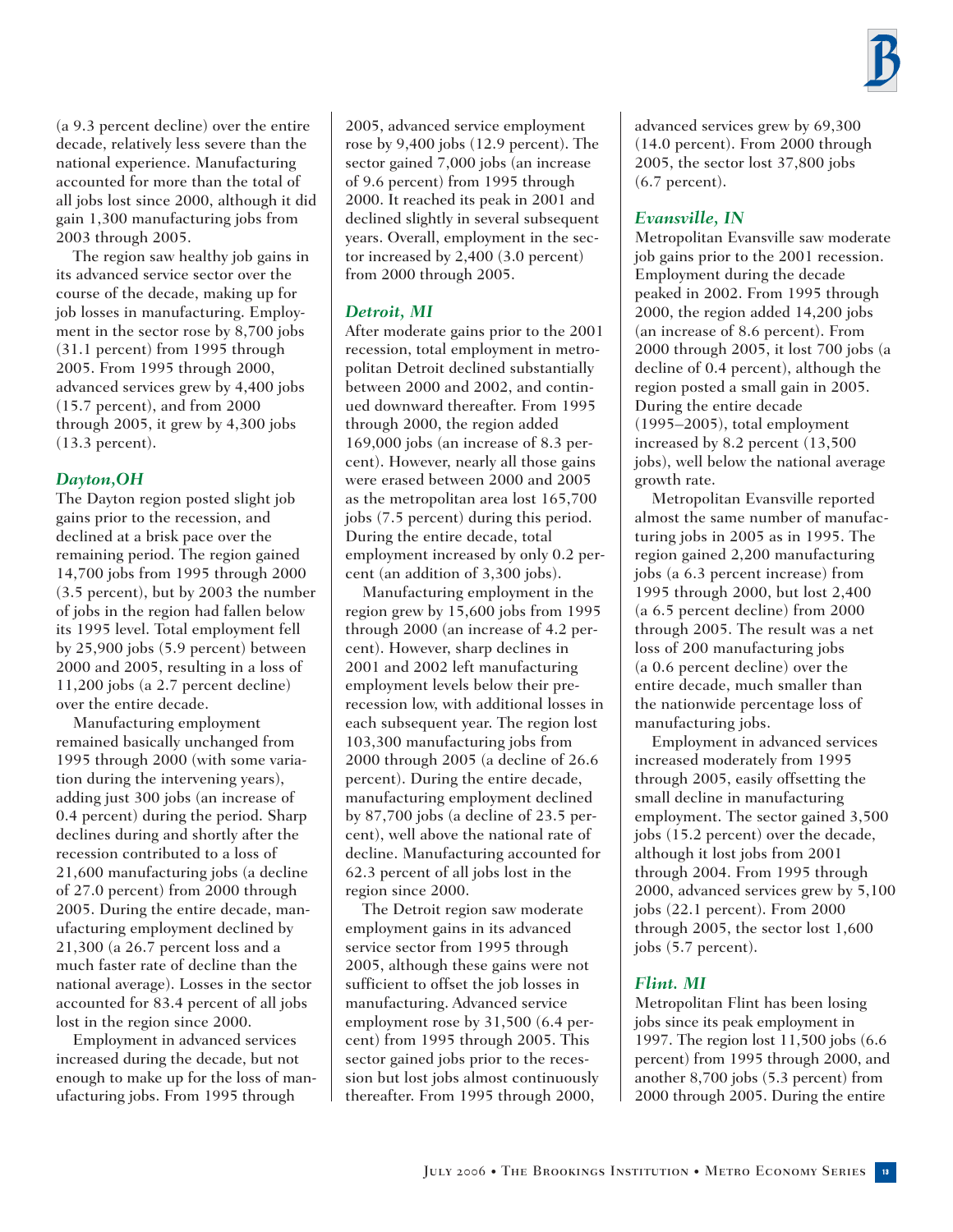

period 1995–2005, the region lost 20,200 jobs (a decline of 11.5 percent).

The decline in manufacturing has been even more dramatic. Since 1995, job losses have been large and persistent. The region lost 17,400 manufacturing jobs (a 36.1 percent decline) from 1995 through 2000, and an additional 9,100 (a 29.5 percent decline) from 2000 through 2005. In total, the region lost 26,500 manufacturing jobs during the decade, a decline of 55.0 percent, far exceeding the rate of decline in all the other metros in this analysis. Manufacturing accounted for more than the total of all jobs lost since 2000.

Employment in advanced services increased by 3,700 jobs (18.4 percent) from 1995 through 2005, not nearly enough to offset the losses in manufacturing. From 1995 through 2000, the region added 4,200 advanced service jobs, while it lost 500 in the subsequent period from 2000 through 2005.

#### *Fort Wayne, IN*

Total employment in metropolitan Fort Wayne climbed at a moderate rate prior to the 2001 recession, posting most of its gains in the two-year period from 1996 through 1998. The region gained 11,300 jobs (an increase of 5.5 percent) from 1995 through 2000. After declining in 2001 and 2002, total employment has grown each year, although not by enough to make up for earlier losses. From 2000 through 2005, the region lost 3,700 jobs (a decline of 1.7 percent). During the entire period 1995–2005, total employment increased by 3.7 percent (7,600 jobs), only a minor increase relative to the national average job growth rate.

Manufacturing employment changed very little from 1995 through 1998, declined from 1998 through 2004, then grew again in 2005. The region lost 2,000 manufacturing jobs (a 4.3 percent decline) from 1995 through 2000 and an additional 7,700 jobs (a 17.3 percent decline) from

2000 through 2005. During the entire decade, the region lost 9,700 jobs (a 20.9 percent decline),a greater rate of loss than the national average. Manufacturing accounted for more than the total of all jobs lost since 2000. However, the region did gain 700 manufacturing jobs in 2005.

Advanced service employment peaked in 1998 and has fallen every year since. During the entire decade, the advanced service sector lost 900 jobs (a decline of 2.4 percent), although from 1995 through 2000, employment in the sector increased by 3,100 jobs (8.4 percent). From 2000 through 2005, the sector lost 4,000 jobs (a 10.0 percent decline).

#### *Grand Rapids, MI*

Metropolitan Grand Rapids saw strong job gains prior to the 2001 recession; however, declines during and after the recession put an end to its impressive job growth. From 1995 through 2000, the region added 53,400 jobs (an increase of 15.2 percent), although it lost 11,900 jobs (a decline of 2.9 percent) from 2000 through 2005. During the entire decade, total employment increased by 11.8 percent (41,500)—just short of the national average growth rate.

Manufacturing employment increased from 1995 through 1998, declined substantially from 1999 through 2003, and experienced small declines in 2004 and 2005. The region gained 4,700 manufacturing jobs (an increase of 5.5 percent) from 1995 through 2000, but lost 16,300 (an 18.1 percent decline) from 2000 through 2005. The result for the entire decade was a loss of 11,600 manufacturing jobs (a decline of 13.6 percent), less severe than the national decline. Manufacturing accounted for more than the total of all jobs lost since 2000.

Employment in advanced services increased dramatically prior to the recession, declined subsequently, but still made up for the loss in manufacturing over the entire decade. From 1995 through 2005, advanced service employment rose by 19,200 jobs (30.8 percent). From 1995 through 2000, advanced services employment grew by an impressive 20,200 jobs (32.4 percent). From 2000 through 2005, it decreased by 1,000 jobs (1.2 percent).

#### *Indianapolis, IN*

Metropolitan Indianapolis had healthy job growth from 1995 through 2005, gaining jobs in every year except 2002. From 1995 through 2000, the region added 94,900 jobs (an increase of 12.5 percent). From 2000 through 2005, it added another 34,300 jobs (an increase of 4.0 percent). Consequently, total employment increased by 129,200 jobs (17.0 percent) from 1995 through 2005, outpacing the national average growth rate. The Indianapolis area had the highest total job growth rate of any of the 25 metropolitan areas analyzed in this report.

Manufacturing employment declined slightly from 1995 through 2000, posting a loss of 200 jobs (a 0.2 percent decline). From 2000 through 2005, the region lost 11,300 manufacturing jobs (a 10.1 percent decline). During the entire decade, the region lost 11,500 manufacturing jobs, or a 10.2 percent decline, which was lower than the national rate of decline.

The Indianapolis region gained advanced service jobs almost continuously from 1995 through 2005, with job gains in this sector making up for losses in manufacturing. During the entire decade, the region added 46,000 advanced service jobs. Most of these gains occurred prior to the 2001 recession, as the region added 35,100 (an increase of 22.9 percent) advanced service jobs from 1995 through 2000. From 2000 through 2005, it added another 10,900 (5.8 percent).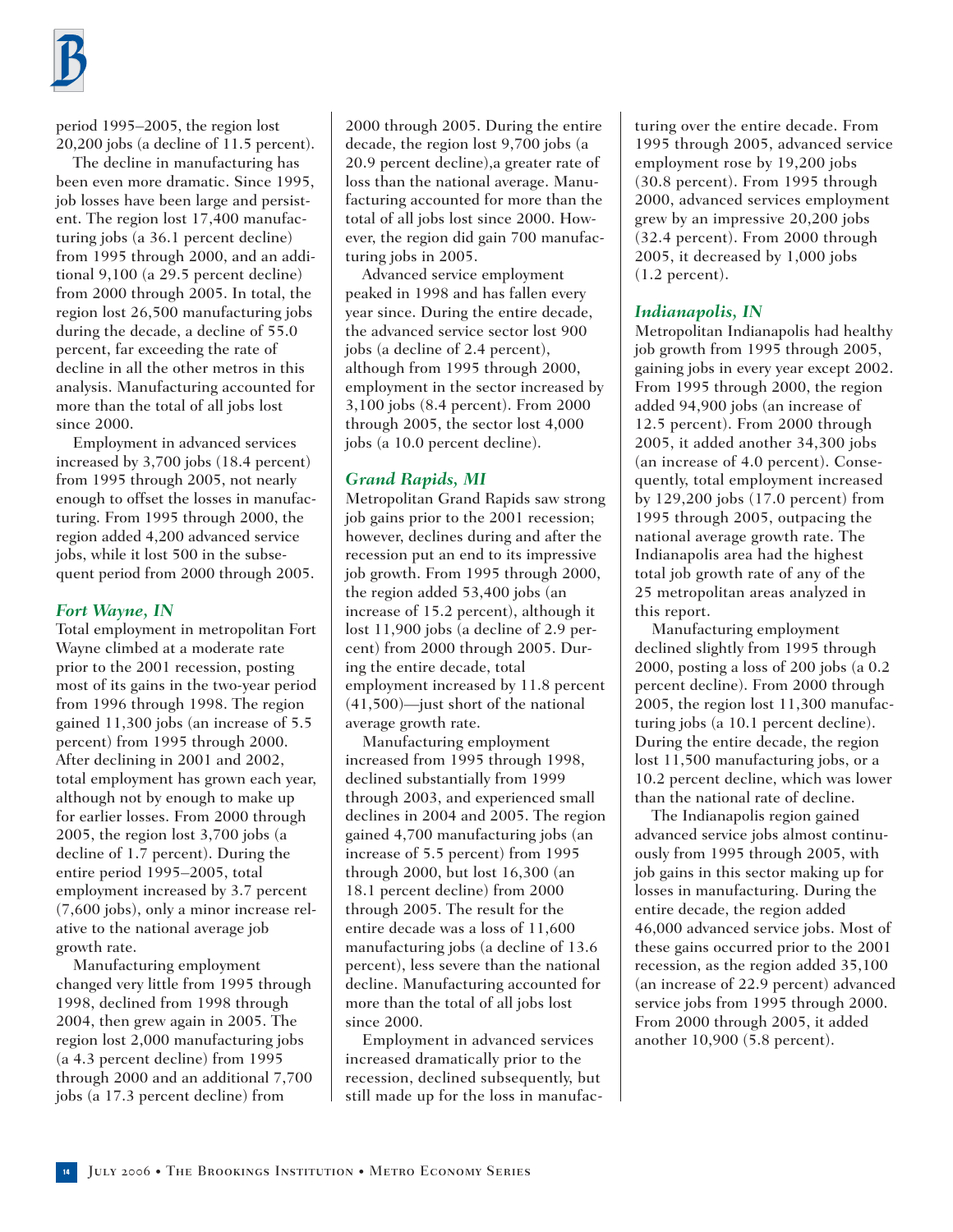#### *Lancaster, PA*

Total employment in metropolitan Lancaster increased every year from 1995 through 2005, resulting in a rate of job growth well above the national average. The region gained 23,300 jobs (an increase of 11.5 percent) from 1995 through 2000 and another 9,200 jobs (a 4.1 percent increase) from 2000 through 2005. During the entire period 1995–2005, total employment in the region increased by 16.0 percent (32,500 jobs).

Manufacturing employment fell slightly prior to the recession and more rapidly thereafter. From 1995 through 2000, the region lost just 500 manufacturing jobs (a decline of 0.9 percent), but from 2000 through 2005, it lost 11,700 (a decline of 20.8 percent). The result was a decline of 12,200 manufacturing jobs (21.5 percent), outpacing the national rate.

Employment in advanced services increased every year from 1995 through 2005, although these gains were not large enough to offset the job losses in manufacturing. Advanced service employment rose by 10,600 jobs (41.6 percent—the largest percentage gain of all metros analyzed) during the decade. From 1995 through 2000, advanced services grew by 7,100 jobs (27.8 percent). From 2000 through 2005, the sector grew by 3,500 jobs (10.7 percent).

#### *Milwaukee, WI*

Total employment in metropolitan Milwaukee grew at a moderate rate prior to the 2001 recession, declined during and after, and has not yet recovered to its pre-recession peak. The region gained 63,900 jobs (an increase of 7.9 percent) from 1995 through 2000 and lost 32,500 jobs (a decline of 3.7 percent) from 2000 through 2005. During the entire period 1995–2005, total employment in the region grew by 3.9 percent (an increase of 31,400 jobs), nearly 10 percentage points slower than the national growth rate.

Manufacturing employment had modest gains in 1997 and 1998, but has declined every year since. From 1995 through 2000, the region added 900 manufacturing jobs (an increase of 0.6 percent), while from 2000 through 2005 it lost 30,600 manufacturing jobs (a decline of 18.6 percent). During the entire decade, manufacturing employment fell by 18.2 percent (29,700 jobs), higher than the national rate, but better than those of most of the other 24 metropolitan areas. Manufacturing accounted for 94.2 percent of all jobs lost in the region since 2000.

From 1995 through 2005, employment in advanced services increased by 16,000 jobs (9.6 percent), but the gains in this sector were not enough to make up for job losses in manufacturing. The region added 23,100 advanced service jobs from 1995 through 2000, and lost 7,100 such jobs between 2000 and 2005.

#### *Peoria, IL*

Metropolitan Peoria saw moderate job gains preceding its recent employment peak in 2000. After several years of job losses during and after the 2001 recession, the region began adding jobs again in 2004 and was nearly back to its former peak level by 2005. From 1995 through 2000, total employment in the metropolitan area grew by 16,600 jobs (10.2 percent). From 2000 through 2005, the region lost 800 jobs (a decline of 0.4 percent). During the entire 1995–2005 period, total employment increased by 9.7 percent (15,800 jobs), well short of the national growth rate.

The Peoria region was the only one of the 25 metropolitan areas that gained manufacturing jobs between 1995 and 2005. It gained 7,600 manufacturing jobs (an incredible 28.4 percent increase) from 1995 through 2000, with most of those gains occurring in 1996. From 2000 through 2005, the region lost 4,400 manufacturing jobs (a 12.8 percent decline), although it did gain 3,200 manufac*"A combination of trade, health care, and economic and workforce development policies can help to retain and expand employment in high productivity manufacturing in the United States."*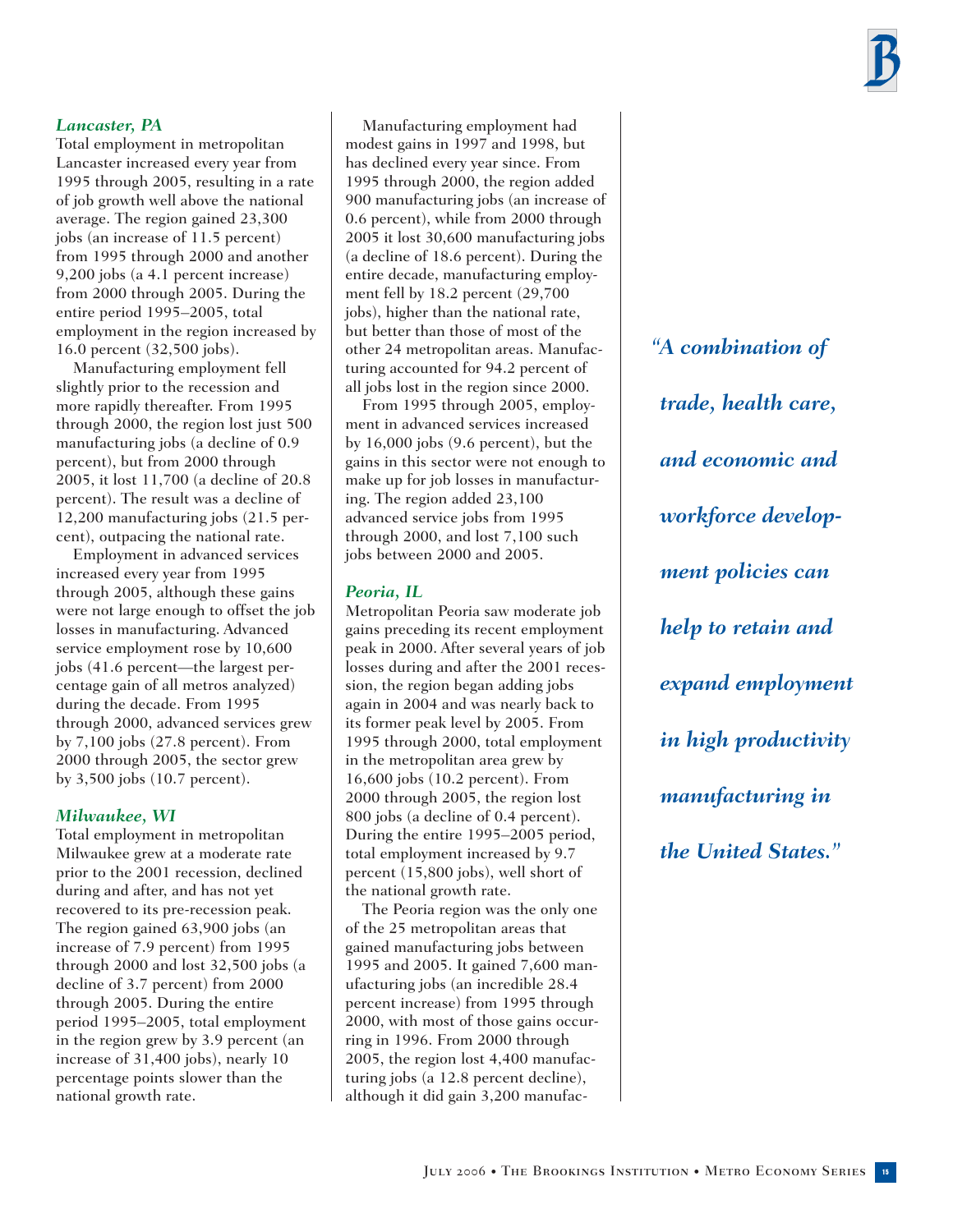

turing jobs from 2003 through 2005. This late surge equaled the gain over the entire decade, as manufacturing employment increased by 11.9 percent from 1995 through 2005.

Advanced service employment increased by 5,000 jobs (19.8 percent) from 1995 through 2005. Job growth in this sector was more rapid during the first half of the decade than during the second half. From 1995 through 2000, advanced services grew by 2,800 jobs (11.1 percent). From 2000 through 2005, it grew by 2,200 jobs (7.9 percent).

#### *Reading, PA*

Overall, total employment in metropolitan Reading increased moderately from 1995 through 2000, with the region gaining 13,000 jobs (an 8.2 percent increase). It, however, lost 2,900 jobs from 2000 through 2005. The result was a 6.4 percent increase in total employment (a gain of 10,100 jobs) over the entire decade, much slower than the national growth rate.

Manufacturing employment declined almost continuously from 1995 through 2005, experiencing its most significant losses from 2000 through 2003. The region lost 1,300 manufacturing jobs (a 3.0 percent decline) from 1995 through 2000, and an additional 10,200 jobs (24.6 percent) from 2000 through 2005. The result was a decline in manufacturing employment of 26.9 percent (11,500 jobs) over the entire decade, significantly worse than the national average. Manufacturing accounted for more than the total of all jobs lost since 2000.

The region gained 5,000 advanced service jobs from 1995 through 2005 (a 20.8 percent increase), although these gains were not large enough to make up for job losses in manufacturing. Almost all of the job growth in the sector occurred prior to the recession. From 1995 through 2000, advanced services grew by 4,900 jobs (20.4 per-

cent). From 2000 through 2005, it grew by only 100 jobs (0.3 percent).

#### *Rochester, NY*

Total employment in metropolitan Rochester increased moderately prior to the 2001 recession. However, an overall job loss from 2000 through 2003 combined with sluggish growth in recent years has left total employment below its 1998 level. From 1995 through 2000, the region gained 28,500 jobs (an increase of 5.7 percent). From 2000 through 2005, it lost 17,700 jobs (a 3.3 percent decline), with most of the decline occurring in 2002. Overall, total employment increased by just 2.2 percent (10,800 jobs) over the entire decade.

Manufacturing employment in the region has declined rapidly, falling each year since its peak in 1997. The region lost 11,100 manufacturing jobs (a 9.8 percent decline) from 1995 through 2000 and lost an additional 26,300 manufacturing jobs (a 25.6 percent decline) from 2000 through 2005. The sector accounted for more than the total of all jobs lost since 2000. During the entire decade, manufacturing employment declined by 32.9 percent (37,400 jobs), the second largest percentage decline of all metropolitan areas analyzed.

Employment in advanced services increased during the decade, but not enough to offset job losses in manufacturing. From 1995 through 2000, advanced service employment increased by 13,900 jobs (a 17.3 percent increase). From 2000 through 2005, however, employment in the sector declined by 2,000 jobs (2.1 percent). In total, the region gained 11,900 advanced service jobs (a 14.8 percent increase) from 1995 through 2005.

#### *Scranton, PA*

Metropolitan Scranton had modest job gains prior to the recession, losses in 2001 and 2002, and gains in each sub-

sequent year. The region added 15,400 jobs (an increase of 6.3 percent) from 1995 through 2000. From 2000 through 2005, it lost 1,200 jobs (a decline of 0.5 percent). During the entire 1995–2005 period, total employment in the region increased by 5.8 percent, well shy of the national growth rate.

Manufacturing employment fell almost continuously from 1995 through 2005. The region lost 800 manufacturing jobs from 1995 through 2000 (a 1.7 percent decline), and from 2000 through 2005, it lost 10,500 more manufacturing jobs (a decline of 23.2 percent). The result for the decade was a decline in manufacturing employment of 24.5 percent (a loss of 11,300 jobs), significantly higher than the national rate of decline. Manufacturing accounted for more than the total of all jobs lost since 2000.

Employment in advanced services increased over the course of the decade but not enough to compensate for job losses in manufacturing. Advanced service employment rose by 7,500 jobs (20.7 percent) from 1995 through 2000 and fell by 400 jobs (0.9 percent) from 2000 through 2005. The result was a 19.6 percent increase in advanced service employment (a gain of 7,100 jobs) over the entire decade.

#### *Toledo, OH*

Total employment in metropolitan Toledo increased steadily until its peak in 2000. Sharp declines during and after the 2001 recession left total employment below its 1997 level. The region gained 24,300 jobs (an increase of 7.5 percent) from 1995 through 2000, but from 2000 through 2005 total employment fell by 16,300 jobs (4.7 percent). Consequently, over the entire 1995–2005 period, total employment in the region increased by only 2.5 percent (8,000 jobs).

Manufacturing employment grew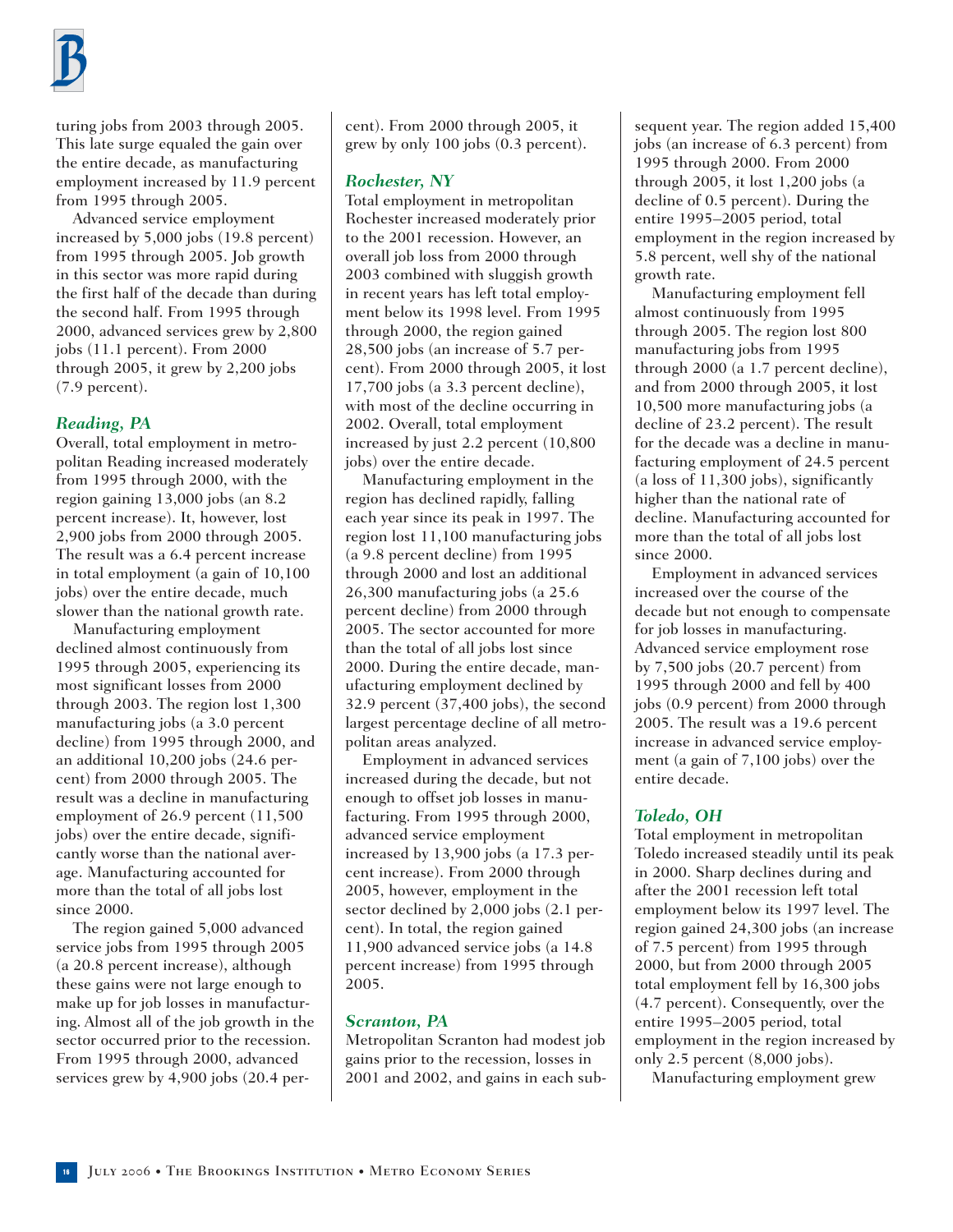

modestly prior to the recession, increasing by 1,400 jobs (2.3 percent) from 1995 through 2000. The region lost a small number of manufacturing jobs in 2000. More substantial manufacturing job losses began occurring in 2001. Losses occurred in every year since, although the rate of decline has slowed in recent years. From 2000 through 2005, the region lost 11,300 manufacturing jobs (a decline of 18.1 percent). Overall, manufacturing employment declined by 16.2 percent (9,900 jobs) from 1995 through 2005. Manufacturing accounted for 69.3 percent of all job losses in the region since 2000.

In total, the region had only modest job gains in its advanced service sector during the decade. Employment in this sector increased by 3,500 jobs (7.3 percent) from 1995 through 2005, offsetting roughly one-third of the job losses in manufacturing. The sector gained 6,800 jobs (a 14.2 percent increase) from 1995 through 2000. From 2000 through 2005, it lost 3,300 advanced service jobs (a 6.0 percent decline).

#### *York, PA*

Metropolitan York gained 12,700 jobs (an increase of 7.9 percent) from 1995 through 2000. During and immediately after the 2001 recession, employment in the region declined, but growth in 2004 and 2005 resulted in a net gain of 4,100 jobs (an increase of 2.4 percent) from 2000 through 2005. During the entire decade, total employment in the region increased by 10.5 percent, below the national rate, but better than most other metros analyzed.

Manufacturing employment fell almost continuously from 1995 through 2005. Most of these losses occurred between 2000 and 2003. The region lost 1,600 manufacturing jobs (a 3.4 percent decline) from 1995 through 2000 and an additional 7,400 (a 16.2 percent decline) from 2000

through 2005. The result was a 19.0 percent decline in manufacturing jobs (a total loss of 9,000) over the decade, a rate more severe than the national average.

From 1995 through 2005, the region gained advanced service jobs in every year except 2001 and 2002 (although the declines in these years were relatively large). Overall, job gains in this sector did not make up for job losses in manufacturing. Advanced service employment increased by 2,300 jobs (10.9 percent) from 1995 through 2005. From 1995 through 2000, the sector grew by 3,000 jobs (14.2 percent), and from 2000 through 2005, it declined by 700 jobs (2.9 percent).

#### *Youngstown, OH*

The Youngstown region gained a small number of jobs prior to the 2001 recession, but a dramatic decline in 2001 left total employment at the lowest point since 1995. From 1995 through 2000, total employment increased by 7,000 jobs (an increase of 2.8 percent), while it fell by 11,700 jobs (a decline of 4.6 percent) between 2000 and 2005. Consequently, total employment over the entire 1995–2005 period was down 1.9 percent (a loss of 4,700 jobs).

Employment in manufacturing declined in each year since 1995. The region lost 6,500 manufacturing jobs (a decline of 10.9 percent) from 1995 through 2000, and another 12,200 (a 23.0 percent decline) from 2000 through 2005. The result was a loss of 18,700 manufacturing jobs over the entire decade, producing a rate of job loss (31.4 percent) well above the national average. Manufacturing accounted for more than the total of all jobs lost since 2000

Employment in advanced services remained relatively flat from 1995 through 2005, growing by just 600 jobs during the decade (an increase of 1.8 percent). The region gained 1,300 advanced service jobs (an increase of 4.0 percent) from 1995 through 2000 and lost 700 jobs (a decline of 2.1 percent) from 2000 through 2005.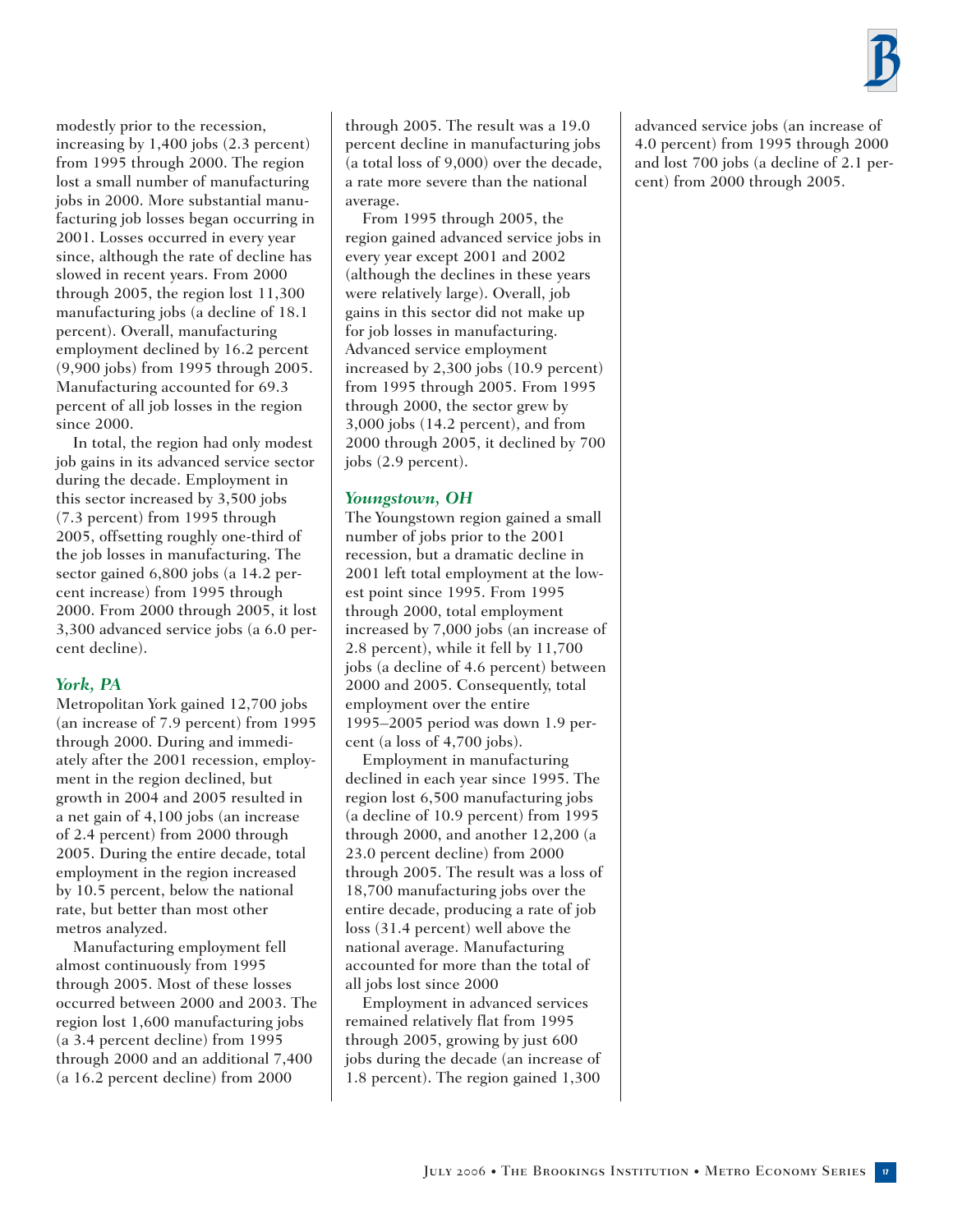## **Endnotes**

- 1. The analysis uses Bureau of Labor Statistics and Bureau of Economic Analysis data.
- 2. Many of the services these industries produce—such as Internet services, securities brokerage, and legal services—are consumed by people who live outside the region in which the services are produced, either because the services can be performed remotely or because consumers often travel to the producers' locations.
- 3. Thus, the Davenport, IA, metropolitan area is included in the Great Lakes region because the majority of its employment is in Illinois. Other included metropolitan areas that straddle the region's boundary are Cincinnati, OH and Evansville, IN.
- 4. For convenience, this report refers to metropolitan areas by the name of the first city that appears in the full title of the metropolitan area. Appendix A lists the included metropolitan areas by their full titles.
- 5. Manufacturing employment in the United States rose each year from 1995 through 1998 and then fell each year from 1999 through 2005. The Great Lakes states generally exhibited similar patterns of manufacturing job change, gaining manufacturing jobs for part or all of the late 1990s and losing them in every subsequent year. The states' peak years of manufacturing employment occurred in 1997, 1998, or 1999. Ohio lost manufacturing jobs in 1997 and gained them again in 1998. Wisconsin gained manufacturing jobs in 2005.
- 6. A similar group of 18 metropolitan areas (Akron, OH; Allentown, PA; Ann Arbor, MI; Buffalo, NY; Canton, OH; Chicago, IL; Cleveland, OH; Dayton, OH; Detroit, MI; Flint, MI; Grand Rapids, MI; Lancaster, PA; Milwaukee, WI; Reading, PA; Rochester, NY; Scranton, PA; Toledo, OH; and Youngstown, OH) lost a larger percentage of manufacturing jobs from 2000 to 2005 than the national average.
- 7. These 13 were Akron, OH; Allentown, PA; Buffalo, NY; Chicago, IL; Cleveland, OH; Flint, MI; Indianapolis, IN; Lancaster, PA; Reading, PA; Rochester, NY; Scranton, PA; York, PA; and Youngstown, OH.
- 8. These 11 were Ann Arbor, MI; Canton, OH; Cincinnati, OH; Davenport, IA ; Dayton, OH; Detroit, MI ; Evansville, IN; Fort Wayne, IN; Grand Rapids, MI; Milwaukee, WI ; and Toledo, OH.
- 9. These 15 were Buffalo, NY; Canton, OH; Chicago, IL; Cleveland, OH; Davenport, IA; Detroit, MI ; Evansville, IN; Fort Wayne, IN ; Grand Rapids, MI; Milwaukee, WI ; Peoria, IL; Reading, PA; Rochester, NY; Scranton, PA; and Toledo, OH.
- 10. The correlation coefficient between the 1995–2005 percentage changes in manufacturing employment and total employment for all 25 metropolitan areas is .57, and is statistically significant at the .01 level.
- 11. The correlation coefficient between the 1995–2005 percentage changes in advanced service employment and total employment for all 25 metropolitan areas is .62, and is statistically significant at the .01 level.
- 12. Authors' estimates based on Michigan Manufacturing Technology Center analyses.
- 13. The final three state economic development policy recommendations made here are explained in more detail in Dan Luria, Matt Vidal, and Howard Wial, "'Full-Utilization Learning Lean' in Component Manufacturing: A New Industrial Model for Mature Regions, and Labor's Stake in its Success." Sloan Industry Studies Working Paper WP-2006-03, Alfred P. Sloan Foundation, 2005.
- 14. Because of a data limitation for advanced services employment for the Allentown, PA, region in 2005, the text presents data for this sector from 1995 through 2004. Manufacturing employment in metropolitan Allentown fell by 16,700 jobs (26.8 percent) from 1995 through 2004.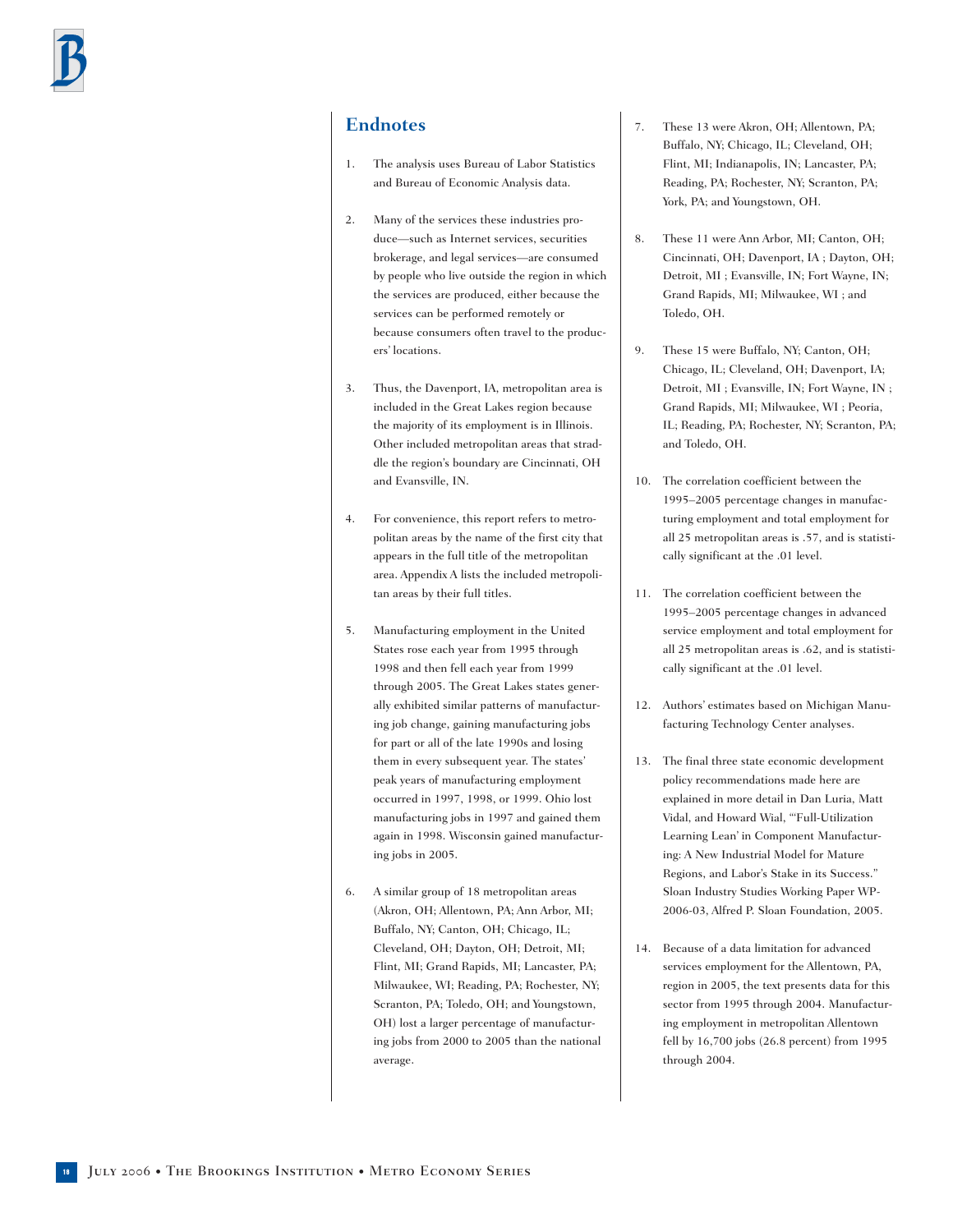

#### **Acknowledgments**

The authors thank John Colm, Steve Herzenberg, Bruce Katz, Amy Liu, and Tom Croft for advice and comments. The Brookings Institution Metropolitan Policy Program thanks the John D. and Catherine T. MacArthur Foundation for its support of this report and of the Metropolitan Economy Initiative.

#### **For More Information:**

Howard Wial The Brookings Institution Metropolitan Policy Program (202) 797-6412 **hwial@brookings.edu**

**For General Information:** The Brookings Institution Metropolitan Policy Program (202) 797-6139 **www.brookings.edu/metro**